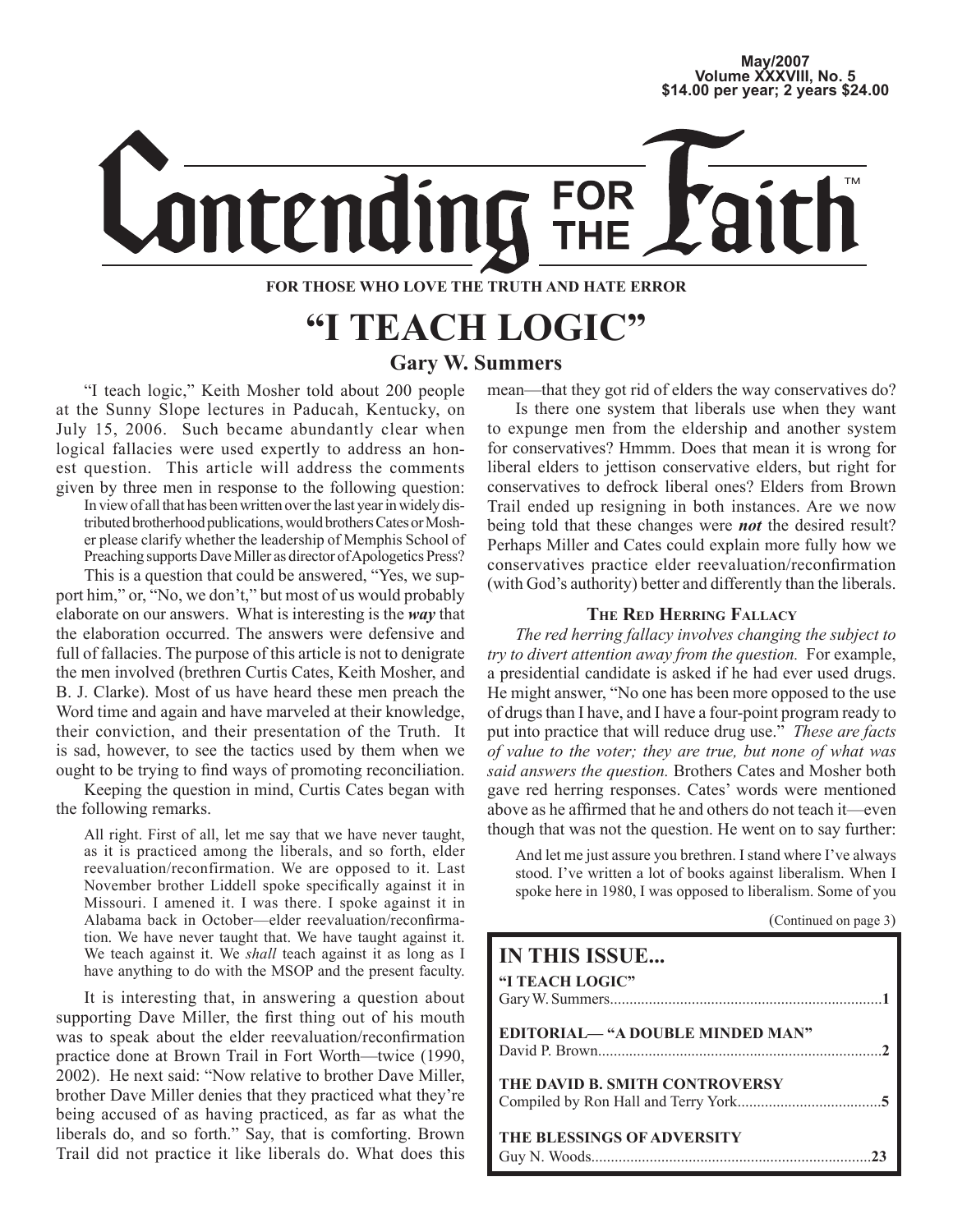

### **David P. Brown, Editor and Publisher jbrow@charter.net**

*COMMUNICATIONS received by CONTENDING FOR THE FAITH and/or its Editors are viewed as intended FOR PUBLICATION unless otherwise stated. Whereas we respect confidential information, so described, everything else sent to us we feel free to publish without further permission being necessary. Anything sent to us NOT for publication, please indicate this clearly when you write. Please address such letters directly to the Editor-in-Chief David P. Brown, P.O. Box 2357, Spring, Texas 77383. Telephone: (281) 350-5516.*

#### **SUBSCRIPTIONS RATES**

*Single Subscriptions: One Year, \$14.00; Two Years, \$24.00. Club Rate: Three One-Year Subscriptions, \$36; Five One-Year Subscriptions, \$58.00. Whole Congregation Rate: Any congregation entering each family of its entire membership with single copies being mailed directly to each home receives a \$3.00 discount off the Single Subscription Rate, i.e., such whole congregation subscriptions are payable in advance at the rate of \$11.00 per year per family address. Foreign Rate: One Year, \$30.*

#### **ADVERTISING POLICY & RATES**

*CONTENDING FOR THE FAITH was begun and continues to exist to defend the gospel (Philippians 1:7,17) and refute error (Jude 3). Therefore, we are interested in advertising only those things that are in harmony with what the Bible authorizes (Colossians 3:17). We will not knowingly advertise anything to the contrary. Hence, we reserve the right to refuse any offer to advertise in this paper.*

*All setups and layouts of advertisements will be done by CONTENDING FOR THE FAITH. A one-time setup and layout fee for each advertisement will be charged if such setup or layout is needful. Setup and layout fees are in addition to the cost of the space purchased for advertisement. No major changes will be made without customer approval.*

*All advertisements must be in our hands no later than two (2) months preceding the publishing of the issue of the journal in which you desire your advertisement to appear. To avoid being charged for the following month, ads must be canceled by the first of the month. We appreciate your understanding of and cooperation with our advertising policy.*

*MAIL ALL SUBSCRIPTIONS, ADVERTISEMENTS AND LETTERS TO THE EDITOR-IN-CHIEF, P. O. Box 2357, Spring, Texas 77383-2357. COST OF SPACE FOR ADS: Back page, \$300.00; full page, \$300.00; half page, \$175.00; quarter page, \$90.00; less than quarter page, \$18.00 per column-inch. CLASSIFIED ADS: \$2.00 per line per month. CHURCH DIREC-TORY ADS: \$30.00 per line per year. SETUP AND LAYOUT FEES: Full page, \$50.00; half page, \$35.00; anything under a half page, \$20.00.*

*CONTENDING FOR THE FAITH is published monthly. P. O. Box 2357, Spring, Texas 77383-2357 Telephone: (281) 350-5516.*

> **Ira Y. Rice, Jr., Founder August 3, 1917-October 10, 2001**

## *Editorial...* **"A DOUBLE MINDED MAN..."—JAMES 1:8**

John Gill's Exposition of the Bible has the following comment regarding the meaning of James 1:8

### **A double minded man?**

A man of two souls, or of a double heart, that speaks and asks with an heart, and an heart, as in (Psalms 12:2) who halts between two opinions, and is at an uncertainty what to do or say, and is undetermined what to ask for; or who is not sincere and upright in his requests, who asks for one thing, and means another, and asks amiss, and with an ill design; does not call upon God in truth, and in the sincerity of his soul; draws nigh to him with his mouth, and honours him with his lips, but his heart is far from him. Such an one is

#### **unstable in all his ways;**

he is confused in his mind; restless in his thoughts, unsettled in his designs and intentions; inconstant in his petitions; uncertain in his notions and opinion of things; and very variable in his actions, and especially in matters of religion; he is always changing, and never at a point, but at a continual uncertainty, both in a way of thinking and doing: he never continues long either in an opinion, or in a practice, but is ever shifting and moving.

David B. Smith is exceptional in his ability as a preacher. We had fully intended to run a complete series of brother Smith's articles on the timely and important subject of marriage, divorce, and remarriage until events caused David to unfurl his true colors. We will not knowingly use anyone to write for *CFTF* who is as unstable as Smith has turned out to be—although several such **"double minded"** and **"unstable"** characters have come to light in the last two years because of the errors of Dave Miller, et al.

Smith's spiritual color is determined by the color of his surroundings. To the Northside church and her elders he appeared as one of them—*while he was with and among them.* Smith was willing for the Northside elders and church to take care of him and his wife and draw his salary from them while all the time remaining in fellowship with those who unscripturally withdrew fellowship from his elders. To put it bluntly, but truthfully, he "consorted with the enemy." The Northside elders took (and are taking) all sorts of fire for the courage of their convictions, while Smith refused to stand beside and behind them in the heat of battle. He refused to let his "yea be yea" and his "nay, nay." At the same time he was letting the Millerites—in particular GBN—know that he saw no problems with Miller, et al.

Read the material in this issue of *CFTF* regarding brother David B. Smith and you will read the account of a true "fence straddler" who was finally forced off of the fence on to the side where his heart always has been.

In closing we express our deep appreciation to Barry Gilreath Sr. and Jr. for raising the questions and pressing the points during the 2007 Spring *CFTF* Lectures' Open Forum that helped smoke out a fifth columnist from our ranks.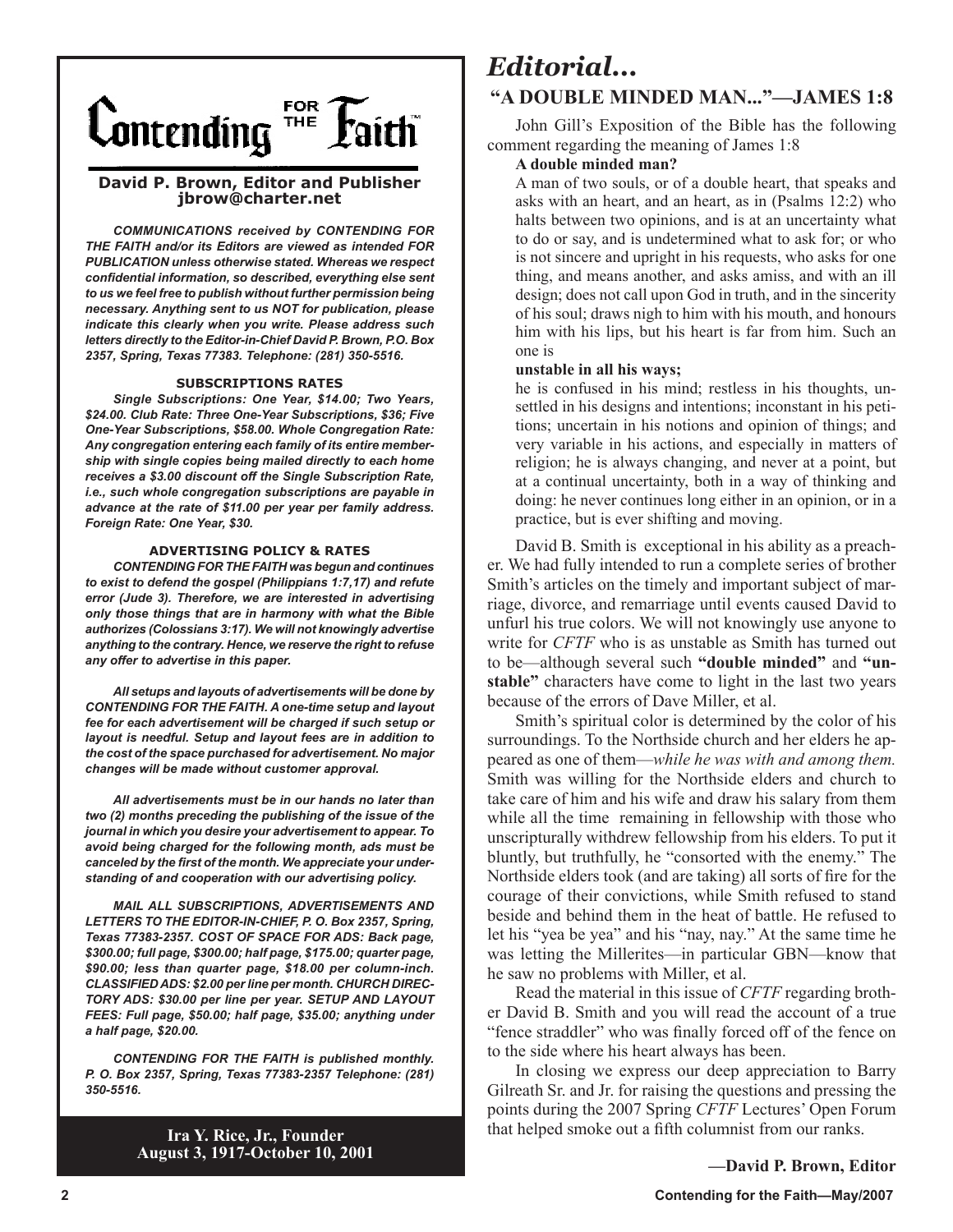#### **(Continued from page 1)**

heard me. I have written 7 or 8 books against liberalism. I have written numberless articles on liberalism.

Somebody from Kentucky wrote me a while back and said, "Brother Cates, where do you stand on the marriage question?" Brethren, I stand where I've always stood on the marriage question. I sent him a chapter in the book in 1980 at this very lectureship. And I said, "This is where I stand." I sent him also a copy of a brochure by brother Elkins on the marriage question. Brethren, that's where I stand.

*This is all truthful information, but none of it relates to the question.* Brother Mosher answered in the same vein.

I went to school with Dave Miller. I sat in the classes at the graduate school as he and I fought those liberal professors together. He's the only one who stood with me. He's the man who wrote *Piloting the Strait*; have you read it?

*All of these statements are true, but what is the relevance to the question that was asked?* Incidentally, what relevance is there in asking if brethren have read *Piloting the Strait*? Many faithful brethren have read the book and recommended it (see *www.spiritualperspectives.org*; under *topic,* select *book reviews*, and look at the fourth entry). These facts do not prove that Miller is right on the issue of elder reaffirmation / reconfirmation.

### **THE** *AD HOMINEM* **FALLACY**

Familiar to many is also the *ad hominem* fallacy. *Rather than deal with an issue, an attack is made "against the man,"*  who represents the opposition. Consider the opening words of brother Keith Mosher as he comments on the question.

This statement is typed (showing it to the audience), which means the brother or sister had it made up before they got here. I call those set-up questions. And I'm speaking for myself—not the Memphis School of Preaching. I teach logic, and this is the kind of question that says, "Have you stopped beating your wife?" It doesn't matter what we say; somebody's going to write about us. I've been preaching for 42 years, brethren, and I stand right where I stood 42 years ago. And my friends will believe that, and my enemies won't, but these people are as vile a group, and I do mean vile as I have ever read after in my life. I have never seen the kind of attitude they have. They want to destroy about nine good works in the brotherhood just to prove a point.

*First of all, brother Mosher made an incorrect assumption about the question.* It was not a set-up question; it proved to be an honest inquiry. A teacher of logic should not jump to the conclusion that, if a question is typed, it implies a sinister motive. It may be that the individual has poor handwriting or that he took the time to carefully phrase the question in an unbiased way. If the reader will look at the question again (at the beginning of this article), he will observe that the question was impartial.

Following this opening (undeserved) condemnation is another sampling of the red herring, followed by the *ad hominem* attack. It may be that I am included in "these people" who are "vile" and destructive (of nine good works) since he has stood with those who call upon Dave Miller to repent. Since when is urging someone (who has taught and practiced error) to repent vile and destructive? Is it the spirit of Christ to overlook sin? Our Lord rebuked His own disciples when they were wrong; love demands it. The question is, "Why are so many giving Dave Miller (and others) a pass on this issue?" If they would have said, "Dave, we need to clear this matter up in a public way, so that no one can continue to criticize you and the good work of Apologetics Press," the brotherhood would have been in much better shape than it currently is.

Mosher also said: "And I want to tell all of you in public: This isn't about Dave Miller. (An "amen" is audible in the background.) This is not about Dave Miller." Really? If someone really wanted to prove that statement, the best course of action would be to resolve the Miller controversy and then see if the criticism continues. Mosher closed with one final *ad hominem* attack: "If you're going to believe some of these publications, you're going to have a problem, because those brethren are lying to you." So, those opposed to Dave Miller being used to speak while he remains impenitent are vile, destructive, and now liars to boot. What is next—an affirmation that we kick our dogs and snarl at children? Brother Mosher should supply the evidence he has concerning this charge.

B. J. Clarke also made an *ad hominem* attack. After discussing passages from Deuteronomy 13 and 17, which charge Israel with investigating the facts before putting someone to death, he concluded with these words:

We have a lot of people throwing stones who've never taken a moment to investigate the certainty of what they've heard. And that's the problem. It's a sad, sad problem indeed that people will just hear one person say something and then they'll run with that, and then someone else will say it, and then someone else will say it. And before you know it, it gets distorted. Brethren, I'm thankful to God that He' s going to be our judge and not some individuals who want to believe lies that have been told without even one shred of foundation of fact.

*How does brother Clarke know how many people are throwing stones without any evidence?* Does he have *evidence* of that allegation? If such were the case, it would be deplorable, but his criticism does not allow for the possibility that many are pleading for Dave Miller to repent *because of*  the facts. The argument he makes is basically this: "Those who are criticizing Dave Miller and the institutions that support him (MSOP, GBN, et al.) do not know what they are talking about. They stand guilty of believing lies." What an effective way to silence the opposition! Generally, people resort to *ad hominem* attacks when they lack legitimate arguments.

Brother Cates closed his remarks with an *ad hominem* statement:

I remember one fellow told me on one occasion, "I wouldn't believe what Dave Miller says if it were to come out of his own mouth." Now I want to ask you, "What possibility does a person have when he's dealing with that kind of attitude?"

*Surely brother Cates knows that this sentiment does not characterize all those who have taken issue with Dave Miller.*  The example is calculated to make people think that all critics fall into this category, and such is simply not the case.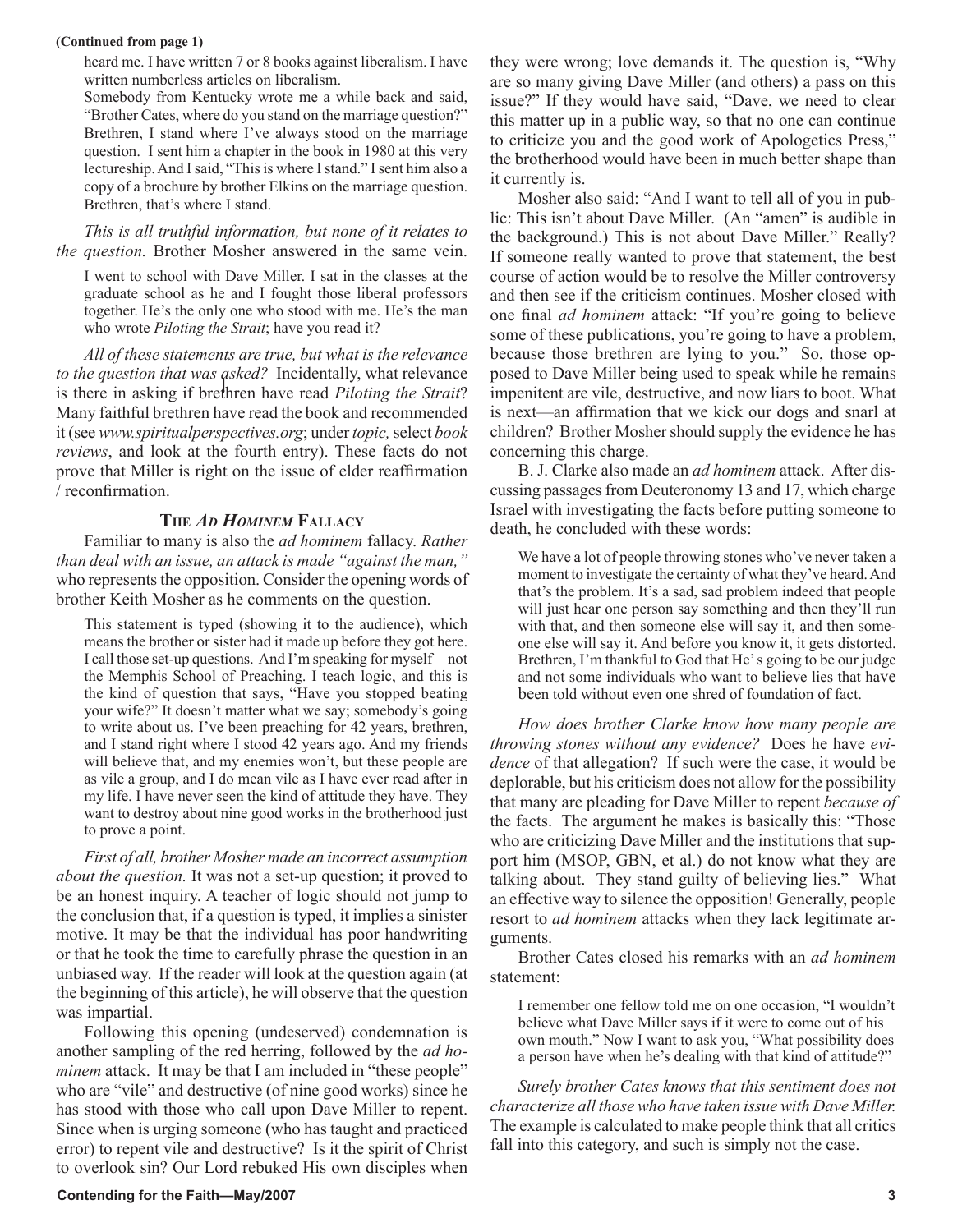## **"JUST CALL DAVE"**

Brother Cates encouraged people to call and talk to Dave—a sentiment he also repeated the second time he addressed the audience on this issue. Brother Mosher likewise exhorted those present to call Dave and talk to him. Have not some done just that? One reported that Dave said a qualified elder should resign if he did not have the right percentage of support from the members and that an unqualified man could be an elder if he met with the congregation's approval. Several have reported that Dave told them he had nothing to repent of. *The problem, however, with such telephone conversations is that what was said cannot be verified.* 

A few years ago, an elder told people to call him if they wanted to know what he believed. He then told some of those people one thing and others just the opposite. Many were confused. But nothing was in writing where it could be examined. For that reason the advice to "call Dave" lacks merit. What would be far more productive would be a meeting where several sound brethren are present, and the meeting is taped. That would eliminate all the confusion and possible misrepresentations.

I mailed Dave a letter toward that end on March 7, 2006. A portion of that letter follows:

> Wesley Simons said that he thought that you felt that it would not matter what you said—you think some people are out to get you. I cannot say that there might not be a few who might feel that way, but I do not believe the vast majority of us just really "have it in" for you. Speaking for myself, I want to see every faithful gospel preacher succeed; I want Apologetics Press to succeed. But what can I do under the circumstances?

So many things have occurred within a year's time: brethren who have been friends and worked together for decades are at odds with one another; the brethren in Dalton have withdrawn from those in Calhoun, and this will cause brethren to "take sides" even more than they already have. Unfortunately, you and your teachings lie at the heart of a great deal of this division. This is not to say that you purposely created any of these problems, but you certainly are in a position to help resolve them.

What I am proposing is this: Would it be possible for some of us to work on effecting a solution? Could a few of us meet in a non-hostile atmosphere, where we could be free to be honest? A meeting full of accusations would achieve nothing. If we could treat one another kindly, as brethren, do you think it might accomplish something? Could we examine the Scriptures in a non-defensive manner and perhaps achieve agreement?

Of course, there is no way to know the answers to all of these questions. Dave, does this appeal to you? I do not believe you are a liberal at heart. But, despite warnings, you met with and apparently endorsed the liberal church in Calhoun, and you have not been as clear in defense of yourself as you could be. The very fact that you authored *Piloting the Strait* says that you want to stand with the truth, but your teaching on two doctrinal issues have brethren unsettled, as well as your fellowship practices.

The decision is up to you. Wesley, I, and others would like nothing better than to see this current polarization dissipate. Please let me know by mail or phone call what your thoughts are on this matter.

As of May 1, 2007, no reply has been received. Wesley Simons contacted Dave Miller about the time this letter was written, encouraging him to meet in just such a fashion. He said that he was too busy. Yet, the brethren at the Sunny Slope forum kept encouraging people to call Dave. Now, which would take less time—a meeting of several brethren for a few hours, or constantly answering phone calls from individuals seeking information?

### **THE SCRIPTURAL SOLUTION**

Another brother, Charles Leonard, spoke at this forum, also. *Although he was thinking of a different situation, he wisely said:* 

And I have known of brethren that you could not do anything to correct anything with. And I maintain this, that when you have difficulty among brethren and brethren have something—say two brothers here—and one has a problem against the other and said, "Now we need to meet and work this out." Well, now, if there is no meeting, there won't be any working out. And I have known of brethren across the years that would say, "I'm not about to meet." How can you solve problems when brethren are unwilling to sit down and to meet? Now it's somewhat like trying to deal with husband/wife relationship. They're about to break up their marriage. And so the husband encourages the wife, and they come talk to the preacher. Preacher listens to her. And when she gets through, he seems to think, "You know that fellow ought to be shot." But then the husband comes in and talks to the preacher. And when he got through, he said, "Boy, I don't know how he lived with her." Now the only way to solve problems is to get brethren together. And when brethren won't get together, and they won't meet, you can't solve any problems. We've got some brethren in the brotherhood that won't meet, and they're not about to solve any problems.

Amen! This brother has stated a Scriptural principle. If someone has something against a brother, he is to go and tell him about it (Matt. 18:15-17). If someone knows that a brother has something against him, he is to go and talk to him about it (Matt. 5:23-24). Why has this problem concerning Dave Miller been allowed to persist this long? Where is the desire to meet and resolve issues that are dividing us? It will not do for some to stand up and condemn those who have actually made efforts to achieve reconciliation. If some are not working to resolve this problem, brethren should be asking, "Why?"

## **—5410 Lake Howell Road Winter Park , FL 3279-21097 garysummers@spiritualperspectives.org**

**["This current polarization" will not dissipate as long as brethren ignore evidence as they attempt to sweep the sins of Dave Miller, et al. under the proverbial rug. Seemingly men such as Keith Mosher and his fellow MSOP faculty members, along with other brethren of their mind set (Wesley Simons, are you listening?) are more interested in working on advanced degrees in politics than they are settling things according to the Bible. Why these brethren have chosen the "wide gate and broad way" in this matter is beyond me, but they have started on a trip that will take them down a road that has never ended in anything else but spiritual ruin.—Editor]**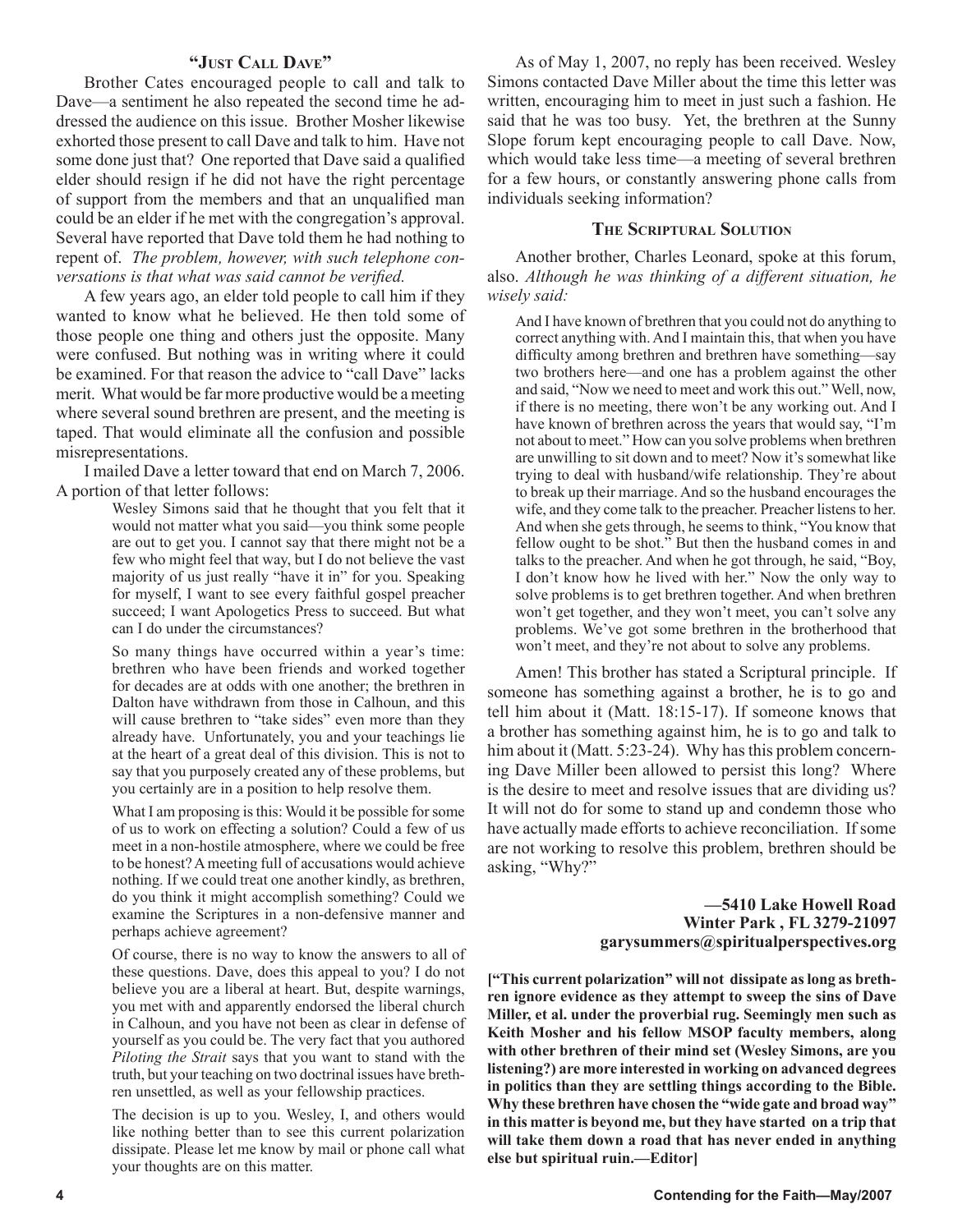## **The David B. Smith Controversy**

**The Following Material Was Compiled by the Northside Church of Christ, Calhoun, Georgia Elders, Ron Hall and Terry York** 

## **THREE POINTS COVERED BY THE NORTHSIDE ELDERS STATEMENT**

**(1) Events which lead up to David B. Smith's Resignation March 7, 2007**

**(2) David B. Smith Issues Statement March 22, 2007 – Northside response March 25**

## **(3) David B. Smith attempts to clear-up inconsistencies and Response from others**

## **David B Smith's Resignation and The Northside Elders' Statement**

You are likely aware of the confusion created by Barry Gilreath, Sr. during the 2007 Spring *Contending for the Faith* Lectureship Open Forums on Tuesday and Wednesday, February 27 & 28. If you are not familiar with what took place you can go to *www.churchesofchrist.*com and view the Open Forums for yourself. The purpose of this statement is to clear up any false and misleading rumors, hearsay, and gossip which are being spread by certain individuals associated with the *Gospel Broadcasting Network* (*GBN*) and others as they relate to the Open Forums noted above. We will address only the events that occurred between February 27 & 28 (the dates of the Open Forums) and March 7 (the date David B. Smith resigned his work with the Northside church of Christ). This information should set the record straight and stop the misleading statements which have been put forth for some time now.

We met with David B. Smith Saturday night (3/03) to discuss the assertions put forth by Gilreath, Sr. about him and any part he might have played in this matter. We had what we thought was a very productive meeting. David is a fine young man who it appears has now fallen victim to wicked men whom he once thought were his friends. They have now betrayed his trust for their own selfish interests and are using that trust (confidential e-mails, phone calls, etc.) in an attempt to destroy the Northside church of Christ and ultimately David B. Smith himself. Brother Smith admitted to us, in our March 3 meeting that he had resumed his "confidential" correspondence with Barry Gilreath, Jr. (and others) sometime after we had asked him to discontinue these exchanges in April 2006. We had instructed David to advise these men to contact us and let us address whatever concerns they might have. He agreed to do as we had instructed. David admitted that he had done wrong in this matter and apologized to us for what he had done. Barry Gilreath, Sr.'s, e-mail accusations submitted to the Spring Lectures Open Forum also made David realize that the Highland elders were now using some of the statements he had made in confidence to hurt him and his elders, which realization he acknowledged to us. David agreed to make a public statement to the Northside congregation the next day (Sunday, 3/04), apologizing to them (and to us) for the shame and reproach his actions have brought upon the Northside church. Accordingly, David made the following statement which was transcribed verbatim:

My dearest brethren,

 The last few days have been some of the most spiritually taxing in all of my life. It seems as though the frustration that has been building between certain men over a number of months was let go in such a way as to call in question my character, Terry's, and others. Without going into detail, these events have left many in great despair, not to mention confused. I've had to consider and reflect, or had time to consider and reflect, on these events and realized that despite my outright anger that my, or despite my disappointment, and even in spite of every good intention on my end, that I have contributed in part to the worry of a good number of people.

I consider myself a true optimist in that I really do look for the good in everything. I believe the Bible teaches us to be this way, a hope-against-hope for the good in everything and every situation. I believe we are supposed to extend the benefit of doubt until it cannot possibly be extended any more. And I have tried, in spite of bad circumstances, to be something of a peacemaker, but I am also a man in deep desperation.

My spirit has been crushed for the longest time over the division of the men I love very dearly. My immense love for brethren, coupled with my desire to be trusting and patient, have caused me to say things that can be and have been easily misconstrued. There have been times in great frustration when, instead of being slow to speak, I have said things in confidence to others that never should have been said. There are times when I have not been firm enough in my speech because I thought it would actually help a situation, but ultimately harmed the situation further. There are times when things should have been said that I did not say. While it does not excuse my actions, I am a man. I face temptations like everyone else. And there are times when I look back and reflect and see where I have been a part of the problem.

I want you to understand this very clearly: I would never intentionally do anything to harm this congregation—never. I believe you know that. I have always, always, acted in accordance to [sic] what I know is right. I've always done what I thought to be right, and sometimes I make mistakes in doing that. I've tried to be as consistent as I possibly can be, and at times I've been inconsistent in my speech and in my actions. I consider myself to be a very sensitive man, and I'm not too proud to ask forgiveness when I believe I have done wrong. In a short time I hope to clarify some things on my end. I hope to be more distinct about my position on some things for the benefit of others.

I hope this will help everyone. I ask for your patience as I work those things out. Until then, you can know that I love this congregation. I love and appreciate everyone in this congregation. I love the elders. I love the members. I love you, and you know that I do. I ask you to pray for everyone,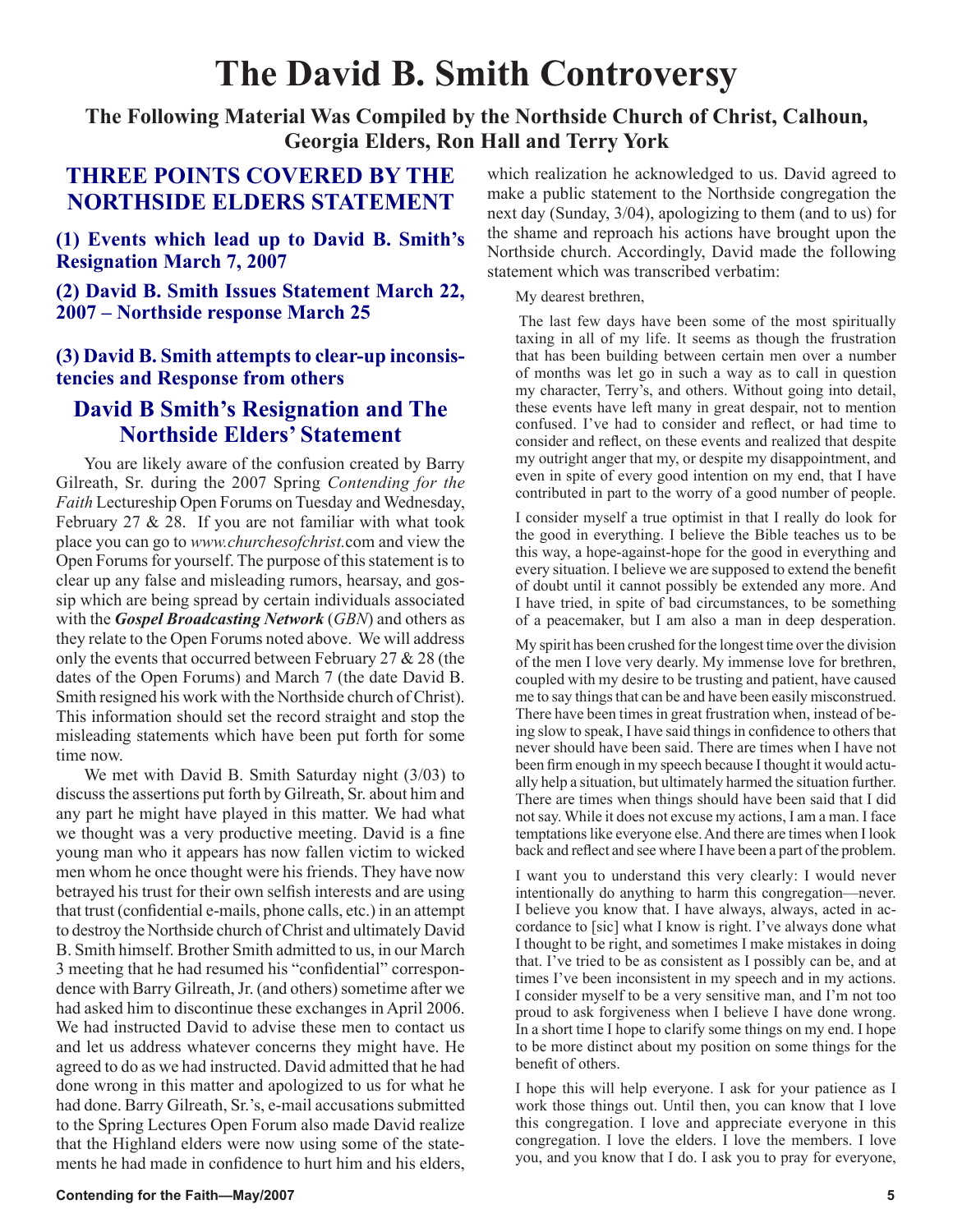including me, that we will all act right and that we will do right and be honest enough to correct mistakes when they are pointed out. There is no reason why we cannot all be one if our goal is to be just as true as possible to our convictions.

I'd like to ask Terry, if he would, to come lead prayer.

[**NOTE:** Brother Barry Gilreath, Sr., accused brother Terry York of misrepresenting David B. Smith during the Spring Lectures Open Forum. Also, brother Barry Gilreath, Jr., in an e-mail message (3/02, reproduced below), accused Terry of "misrepresentation" and of making "misleading" and "erroneous" statements in the Spring Forum concerning David's convictions. However, as seen in David's statement above, he called on Terry, one of his elders, to lead a prayer to God on his behalf. David obviously would not have done so had he believed Terry misrepresented him. This alone is ample evidence to unbiased brethren that David knew that Terry spoke the truth about him at the Open Forum. The Gilreaths' assertions about Terry are patently false and therefore sinful. You will also notice in David's statement that he understood he was to make a public statement, giving up his silence and stating distinctly where he stands on these issues when he said: "In a short time I hope to clarify some things on my end. I hope to be more distinct about my position on some things for the benefit of others." At this point, we were hopeful he would do as he had promised. But apparently his respect of persons overruled his convictions and courage.]

In our Saturday March 3, 2007 meeting, David agreed to prepare a signed statement setting forth in clear, unambiguous terms where he stands, which statement would be made available to the brotherhood. He promised to prepare this statement ASAP. Because of this promise and the significance of this statement, we therefore expected him to prepare it Monday, but Monday came and went without his doing so. We asked him about it Monday night, and he said he would have it Tuesday. Tuesday came and went, but he still had not produced the promised statement. We met with him Tuesday night (3/06) and reassured him that, since he had repented for his part in this current conflict, we would fight with him to clear his name in this matter. We impressed upon him how important it was for him to make a precisely-worded statement and have it ready the next day. We stressed to him that he needed to clear not only his own name, but the name of Terry York, whose character had also been called into question by Barry Gilreath, Sr.'s statements in the Spring Open Forum.

**[NOTE:** At this point we want to emphasize that the statements made by brother Gilreath, Sr. did not in any way slander the good name of Terry York, nor any of the members of the Northside church among those who know us for the stand we have taken over the years. We have had hundreds of brethren who have sent their love and support for us since the Spring Open Forums. But we do realize there are those who will use what was said by brother Gilreath, Sr. to further deceive good brethren in order to promote their own selfish agendas. They will not present both sides of this story, but will hope that those who do not know us will take their word (which is offered without one shred of evidence), and believe the worst about us. Their goal is clear, which goal is to cast doubt on our credibility, but we believe brother Gilreath, Sr., did us, and all the faithful, a tremendous favor by introducing his statements to the Spring Open Forums as he did. He gave us another opportunity to set the record straight and get the truth of these matters before a large number of brethren. To further set the record straight we decided to issue this statement for those who are genuinely seeking the truth.]

Now back to David B. Smith's statement. David told us he would have a statement prepared Wednesday. The next day, when it appeared to us that he was continuing to stall, we decided to make some suggestions about what he should include in his statement. We e-mailed our suggestions to David at 9:21 A.M. for his consideration. David acknowledged receipt of our suggestions, as noted below:

From: conftfaith@aol.com [mailto:conftfaith@aol.com] **Sent:** Wednesday, March 07, 2007 11:13 AM **To:** TYYORK@aol.com **Subject:** Re: Correction

Terry,

I appreciate these suggestions. I will consider them today as I work on my statement.

## David

David had agreed to e-mail a copy of his statement to us before he sent it to any others. This way, since it so vitally concerned the Northside church, we could approve (or disapprove) it before it went out to the brotherhood. Wednesday afternoon came, but there still was no statement. Later Wednesday afternoon we decided to prepare our own statement, in case David failed again on his promise to have a statement prepared. Our statement simply affirmed where he stood on current brotherhood fellowship issues and on the recent confusion created by Barry Gilreath, Sr., according to David's statements to us on March 3. (see our statement below). We met with David after services Wednesday night (3/07), expecting him to hand us his long-awaited statement for our consideration. However, instead of his statement, he presented his letter of resignation as the preacher at Northside.

Realizing that David's resignation indicated he had decided not to produce the statement he had agreed to do, before we accepted his resignation, we handed him our statement and asked him to read it (we had already e-mailed him a rough draft as noted above). He immediately put the statement in his notebook and said he would read it later. We then asked him if he would read the statement immediately, in our presence, and let us know if he agreed or disagreed with any part of it. He read the statement, said he agreed with it completely, and that it represented his true position on the matters it embraced. We then asked him to sign the statement so we could clear brother Terry York's name in reference to the false charge Barry Gilreath, Sr., introduced at the Spring Open Forum, but he refused. He said he could not sign the statement. Terry York then begged David to sign the statement which would refute Barry Gilreath, Sr.'s reckless charge and thus clear his (Terry's) name. David again refused, saying he would not sign it. Brother York asked David if he would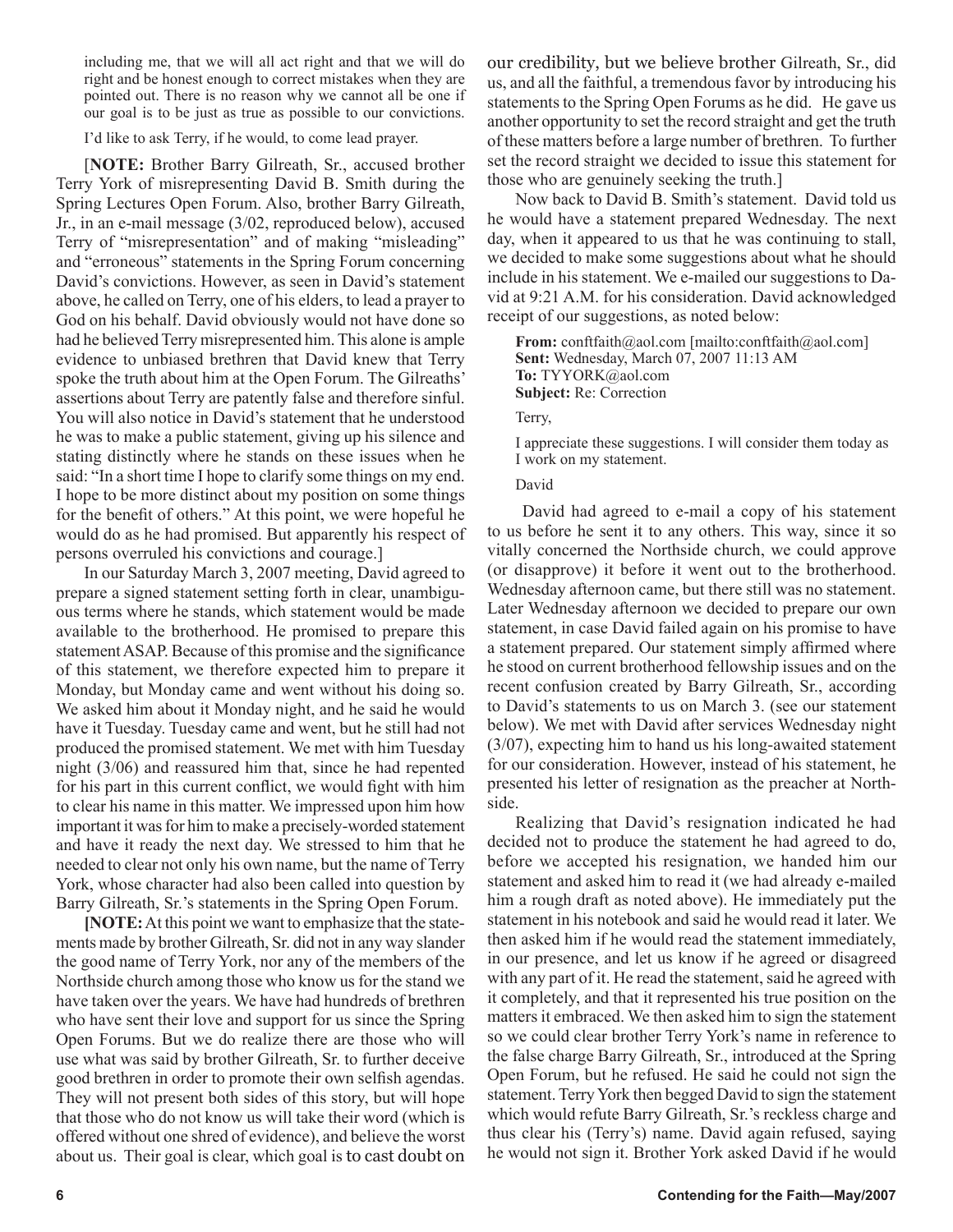**ever** consider signing the statement, he said he **might** if he had some time to think about it. Brother York asked him how much time he thought he needed—two weeks? David said, "Ten days." At this point, we decided to give David ten days before we made this matter public. The ten days David requested to reconsider signing the statement have now come and gone, and there is no signed statement from him. He has left us with no choice but to make this public announcement concerning these grievous matters.

It is still a mystery to us why David refuses to sign his name to a statement with which he orally professes full agreement. His refusal demonstrates the nature and behavior of compromisers. When someone wants to hide something, Satan is always ready to take advantage of the situation. We expressed to David our strong concern for and disappointment in him for his refusal to sign the statement, a statement with which he explicitly stated his agreement in full. We told him he was compromising for not signing the statement. David disagreed. He then told us he would reaffirm his agreement with our statement to anyone who called him and talked with him personally. We told David in response that this was not the way we were going to handle this problem. We pointed out that his way of addressing this was like that of Dave Miller and his defenders. Nothing short of a signed, clear, precise statement would do. While David will not admit it, he has compromised and in doing so he has rendered his "beloved" brethren at Northside and the cause of Truth (and all those who refuse to compromise) a severe blow. However, we will not let this matter diminish our resolve to stand **for** the Truth and **with** faithful brethren everywhere. At this point in our meeting on March 7, we had no choice but to accept David's resignation. Ironically, instead of bringing to us his promised public statement (which would have cleared up the confusion Barry Gilreath, Sr., sought to create at the Spring Open Forum), David brought us his letter of resignation, which has created even more confusion. **To our great disappointment and dismay, we have since learned that the Highland elders, Wesley Simons, and others knew of David's resignation before he made it known to us.** We had asked David a few weeks earlier that if he ever decided to leave Northside to let us be the first to know. He told us he would. David's telling others of his resignation before he told us was particularly disappointing, for it represented another broken promise on his part.

Brother Terry York has been treated very wrong in all of this. The only thing of which he is "guilty" is being honest and faithful to uphold the Truth. The Highland elders and GBN have tried to cast a long, dark shadow over his good name and the name of the eldership and the members of the Northside church of Christ in order to promote their own selfish agenda. Spreading half-truths, hearsay, slanders, and now lies is not the way for anyone to act, much less Christians. Please closely read their withdrawal letter and their e-mails. Then observe very closely their unchristian conduct in this whole matter, and realize what they are doing to the precious body of Christ. Please carefully examine the evidence we have

Barry Gilreath, Jr., sent the following e-mail to brother York soon after he returned from the 2007 lectureship at Spring, Texas:

## **From: James Barry Gilreath Jr. [mailto:jamesbg2@alltel. net]**

Sent: Friday, March 02, 2007 11:42 AM To: TYYORK@aol.com Subject: Spring Lectures

## Brother York,

I was so shocked to hear the **misrepresentation** of your first statement at Spring concerning David. I was even more astounded that you got up the next day and reaffirmed your **misleading** and **erroneous statement** again. You did a great disservice to David in publicly aligning him with this radical element that he does not support and does not want to be a part of. David had even cancelled his appearance to distance himself from the very lectureship you attended. You know that he does not believe that Dave Miller is a false teacher. So do many other brethren [who] know his position. Furthermore, we have evidence that proves you **misrepresented** David, and I don't say that if I couldn't back it up. Additionally, David has said to you and others that if everything that Dave Miller told him on the phone was true, then he would not consider him to be a false teacher. And you also know that he affirmed during the lunch hour at the CFTF lectures at Lenoir City (Oct 2005) that he (David) said that he accepted the statement that Miller made. David made that statement in front of Freddie Clayton, his parents, Bobbie Hall, and others. It is no secret what David believes to those who truly know him. Many brethren are now aware of your **misrepresentation** of David at Spring, and as one brother said concerning this matter, "Someone is lying". Brother, you may have repented for your attitude during the Gospel meeting with James Rogers, but you need to repent for some other matters as well, including now the **misrepresentation** of David at Spring.

Additionally, despite your **misleading statement**, David has no problems being on a lectureship program with me. Again, I have the means to prove that and do not make that claim lightly either. The problem is actually the Northside eldership. He doesn't want to do anything that would cause problems for you at Northside. He does not have a fellowship problem with me. Yet you portrayed David as though he would not fellowship me. That is false. You gave a **misleading response** which is nothing more than **deceit**. That was so damaging to David and others.

I believe that you have sadly sealed David's fate as far as Northside. Time will tell. Yet, your participation at the Spring fiasco was so unnecessary. To my knowledge, most every congregation or preacher that has been caught up in this radical movement that was spear-headed by Dub McClish and David Brown after 2005 has suffered greatly as a result. I knew that when Ron Hall affirmed in your men's business meeting before all of this got started, that this stuff wasn't going to affect Northside, he would be sadly mistaken. One can not continually expose a congregation to negativity and bickering, and it not affect the church. People get sick of it. Now I notice that you have a second and new Northside Website dedicated to this bickering and negativity. I wonder how many of your members are aware of this effort that seemingly appears to be the work of Ron Hall alone, based upon the posts author. Did you know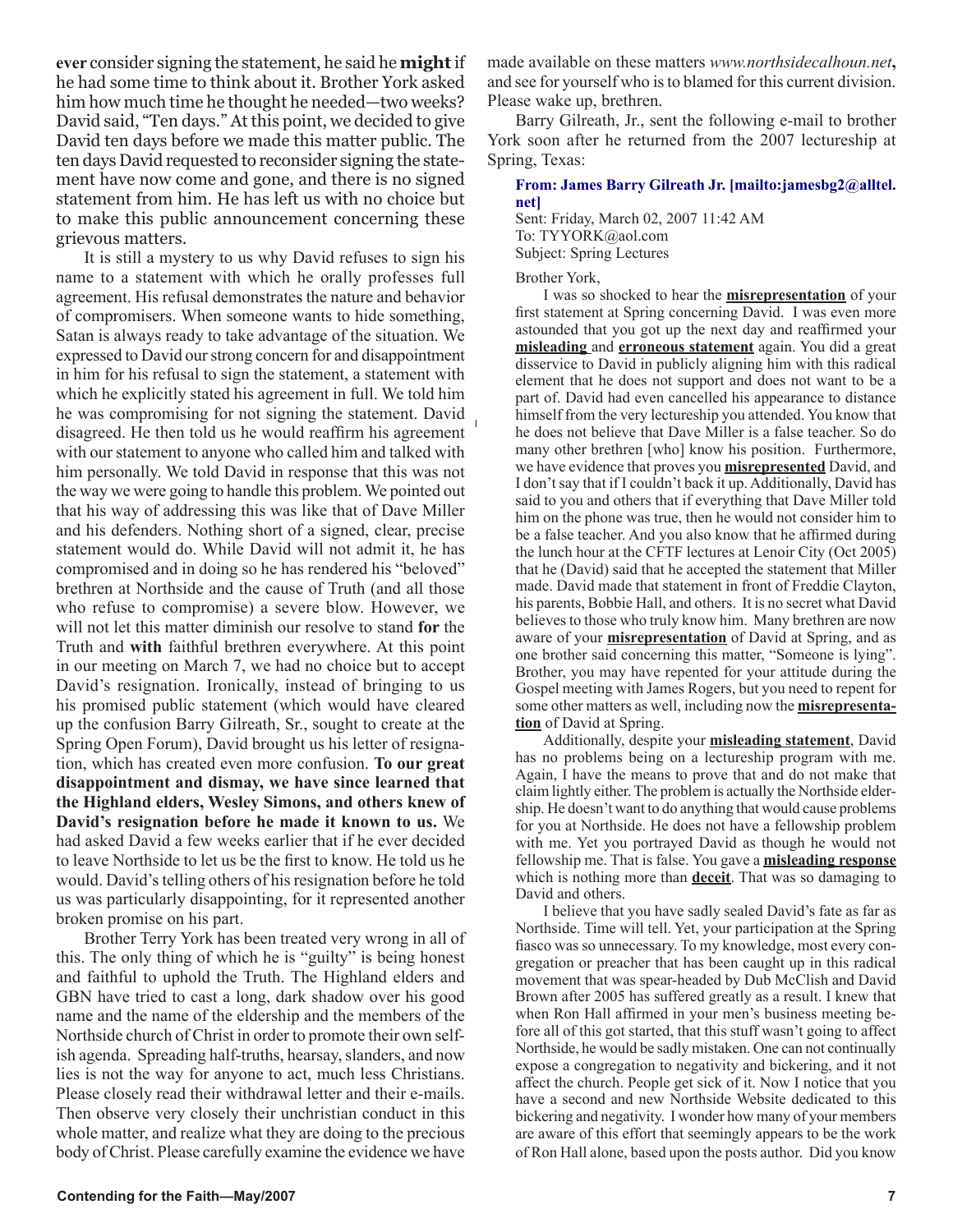about the website? Do your members know about it?

Brother, I am still praying and hopeful that one day you will see **the error of your way** and make things right.

## Barry Jr.

When you read the four-point statement at the end of this document, which David has orally affirmed (in the presence of several witnesses now) represents his convictions, compare that with the nine assertions and allegations in Barry Gilreath, Jr.'s letter. Indeed, "Someone is lying." We refuse to respond to e-mails like this which are filled with caustic language, false allegations, and slanders with the intent to divide and conquer those who refuse to go along with their agendas. Is this the kind of brethren with whom you want to be associated? We hope not. We concur with the words of brother David B. Smith, as set forth in his public confession before the members of the Northside congregation on March 4, when he said, "pray for everyone, including me, that we will all act right and that we will do right and be honest enough to correct mistakes when they are pointed out. There is no reason why we cannot all be one if our goal is to be just as true as possible to our convictions." Brethren why can't we be one? We can if we will all get back to the Bible and use it for our authority for what we do in word or in deed (Col 3:17).

Terry York has been accused falsely (he is not a liar) and his brethren at Northside are standing firmly behind him and with him in this controversy. In this entire matter brother York has conducted himself as a Christian gentleman in every way. Below is an e-mail brother York sent David B. Smith shortly after his departure from the Northside church of Christ, which shows the kind of Christian man brother York is:

## **From: Terry York**

**Sent:** Tuesday, March 13, 2007 1:03 AM **To:** David B Smith ConFTFaith@aol.com **Subject:** Thanks for Books

#### My Dearest Brother David

Thank you so very much for the books you left for me at the building. The books mean so much, especially knowing how much you cherish your books. I will always treasure them greatly. The note you left was also very much appreciated and it will be kept and cherished always. From what you said in the note, it is apparent that you still have a love for your co-worker, which love is mutual, even though you made your decision to leave. The time we spent together doing the Radio programs and visiting will also be remembered. Maybe the best memory you and I have of visiting is the time when we studied with Art and Belva and you baptized them.

David, about three years ago you said something that made a lasting impression when you were teaching from Matthew chapter eleven. You said that a true friend will always complement one to others and criticize one to their face. With that said please consider a few things.

David, I have always told you that I would trust you with my life. I also had confidence in your truthfulness. I have no doubt that you told me the truth on Tuesday and Wednesday when I called you from Texas. I had no thought that you would ever leave a question hanging over my truthfulness in what I said in those open forums. I am going to look for your signature on that statement every day, until you tell me differently, even though there is a little something that tells me that since you left that meeting Wednesday night 3-7-07 there is little chance you will, especially if it depends on other men's advice. You have betrayed my trust by not clearing the suspicion that will now hang over the both of us. But David, if for what ever reason you don't, I will take the bullet, especially since I have no choice.

David, I am also disappointed that before you met with us Wednesday night, there were phone calls already being made that you were going to resign. I asked you in the hall of the building a good while back should you make the choice to leave (as Wesley advised) to let Ron and I [sic] know first. You also told us no one had advised you in your decision. It is also reported that Highland is now going to destroy or isolate Northside. If that is true, your friends helped you get out before they (Highland) dropped the bomb. It appears that there is more rejoicing in Highland (eldership) over one congregation that would perish than over ninety and nine that supports GBN. A lot of things are coming to light by the hour that is very disturbing. Be careful David, there is no honor among deceitful men. Of all the efforts made by Highland to harm the work here, your contribution seems to be the greatest obstacle to overcome.

David, it hurts tremendously to think that Christianity has come to this. I think of how Emilie loved you and Wesley, how she was so excited to be able to ride with him from the building. How she loved for him and other preachers to come over. Wesley's part in all of this undermining and behind the scene work is merciless, and Wesley says we are radical. Emilie doesn't connect the dots yet, but she is pretty smart and the time will come when she will realize that she too was betrayed by the ones she trusted and idolized as heroes. Too, David, if you could have only looked into the eyes of the Northside members Sunday. Almost ALL of the congregation has viewed the open forums. They are so hurt because you would think twice about signing the statement.

David, several things give me peace. I always called or wrote Wesley if I had a problem with him, and didn't try to undermine the congregation where he serves. I criticized him to his face if I had a problem with him. I am hurt because you would allow Highland to use the open forum to try and make me a liar before the world. You may be going to allow them to do that (they may still use your "private correspondence" against us). What gives me peace though, is that as painful as that may be, it is far, far more bearable than it would be if I had to live with the fact that I had done that to someone who trusted me.

…People are being convinced that you are now in support of GBN. You can help put a stop to this madness. Are you going to "sit idly by as your brethren go to battle?" Will you help silence the lambs?

I have thought much about this as you would expect. I still believe you have a love for me as I do you. David, when I think of all of what is happening and those who are scheming against Northside in the name of Jesus (and Christian love), I think, "sweet revenge," but no, there is something much sweeter and much more peaceful and that is a forgiving spirit.

"The grace of our Lord Jesus Christ be with your spirit"

Your Brother, Terry York

We love David B. Smith. During his work with us, we loved and supported him and considered him as one of our own family. From the beginning of his work here we considered him to be one of the finest Gospel preachers in our brotherhood. During his 6-1/2 years at Northside, his teaching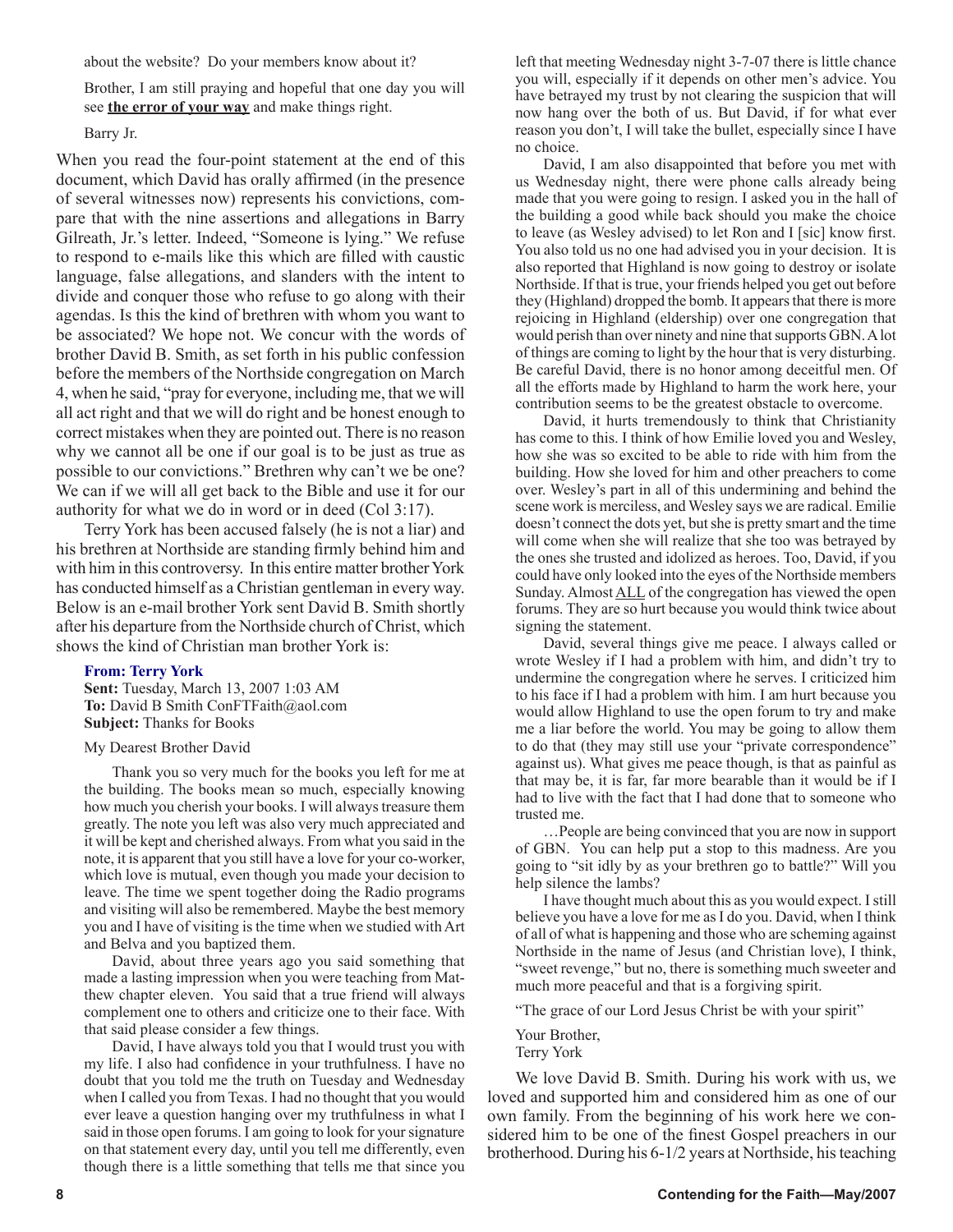and preaching helped all of us to grow spiritually. We have said publicly many times that David fit the description of an evangelist as described by Paul when he instructed Timothy in 2 Timothy 4:2-5. We would have done anything for David, except compromise with him or for him. David's continued silence while Northside and her elders have been relentlessly attacked over the past several months has been troubling to us and to many others who are not members at Northside. His refusal to sign a statement which would let everyone know, once and for all, that he stands with us in our defense of the Truth is without excuse. His refusal to clear Terry York's good name is especially troubling and hurtful. David has displayed all the marks of a compromiser, notwithstanding his denial of such. False teachers are notorious for denying they are false teachers, but their denial does not convert their error into Truth. Denying that one is a compromiser when one is in the very act of compromising does not alter the fact of the compromise. We have been extremely patient with David for almost a year, waiting for him to indicate by some means that he supported his elders and the Northside church in its struggles against error. His long-continued silence and now his refusal to either produce his own statement or to sign a statement with which he professes agreement are simply unacceptable. From our March 3 meeting, David understood we could no longer tolerate his wavering stance, and that his future with Northside was in his hands. When his courage failed him concerning the statement he promised, he knew his only alternative was to resign. David has deserted his brethren at Northside in the heat of the battle and has left us to the wolves. He professed to love Northside and her elders in his March 4 oral statement, but he seems to have forgotten that the true measure of love is not in mere words, but in deeds (1 John 3:18). Not only has he deserted us, but he has deserted all faithful brethren who stand against wicked men "who serve not our Lord Jesus Christ, but their own bellies" (Rom. 16:18).

At this point, we believe what David B. Smith told us about him not having any fellowship with the Highland elders, GBN, or Dave Miller until this controversy is resolved (see point 4 in the statement below). But, at the same time, we can not recommend David until he signs the precisely worded statement which we proposed to him on March 7, 2007. David's behavior thus far tells us where he really stands at this time. We pray he can find the courage to do what duty (and we hope his conscience) demands. His signature on the statement would certainly have been a good start in the right direction. We hope and pray that if concerned brethren contact him he will reaffirm the four points in the statement as he did to us and as he has done to other brethren since March 7. Just this week we received an e-mail from brother Lester Kamp, who personally asked David about our statement in the presence of one of his elders, Dennis Strickland, and their wives. Below is an excerpt from brother Kamp's e-mail (copied with his permission) which proves that David has reaffirmed, as he promised, his agreement to our statement:

From: Lester E. Kamp [mailto:lkamp@juno.com] Sent: Thursday, March 15, 2007 10:06 AM To: ronhalloffice@bellsouth.net; tyyork@aol.com Subject: David B. Smith

#### Brethren,

Last night before services my wife and I went out to eat with David and Ashley. Dennis Strickland and his wife Linda hosted the meal at a local restaurant... I asked David about the statement the elders at Northside had asked him to sign. I asked if it was accurate. He said yes. I asked if there was any part that he disagreed with or objected to. He said no. I asked if he would sign it. He said that IF he signed anything it would be something that he wrote himself for his own words would best express his thoughts… I asked if he did not feel betrayed by Gilreath Jr. in all of this. He said that he did feel betrayed and he was angry about it...

### Lester

David's statement relative to Barry Gilreath, Jr.'s "betrayal" is very significant and will doubtless not please brother Gilreath. He obviously cannot continue to affirm his agreement with the four propositions of the statement we asked him to sign and remain in favor with the Highland elders and GBN supporters. We know that David's continued refusal to stand for the Truth will destroy the confidence faithful brethren have had in him as they learn of it. We fear that his attempt at appeasing certain of his friends (refusing to sign the statement, while professing agreement with it orally) will not please many of those men. We hope someone is able to convince David to sign the statement affirming his position. A private confession is not acceptable when dealing with a public matter such as this. Until David signs this statement, and allows it to be made public, a cloud of sin will hang over his head. We make this statement without any animosity toward David. We are not seeking to harm him, whom we have loved as a son, and still love. He needs to understand he has already done great harm to himself by refusing to go on record for Truth and righteousness. We love his soul too much to overlook his compromise with those who are in error, and we pray that he will repent.

The Northside elders will continue to stand against those, who for their own selfish agendas, are determined to destroy the body of Christ. We have the full and complete support of every member at Northside who are now praying for David's repentance. We are praying that all good brethren will join with us and stand against this wickedness. **"God sought for a man to stand in the gap so the people might not be destroyed but there was none"** (Ezek. 22:30). **"Watch ye, stand fast in the faith, quit you like men, be strong. Let all your things be done with charity"** (1 Cor. 16:13-14).

**Fight the good fight of faith, lay hold on eternal life, whereunto thou art also called, and hast professed a good profession before many witnesses. I give thee charge in the sight of God, who quickeneth all things, and before Christ Jesus, who before Pontius Pilate witnessed a good confession; That thou keep this commandment without spot, unrebukable, until the appearing of our Lord Jesus Christ:"** (1 Tim 6:12-14).

Ron Hall Terry York Elder, Northside church of Christ

March 19, 2007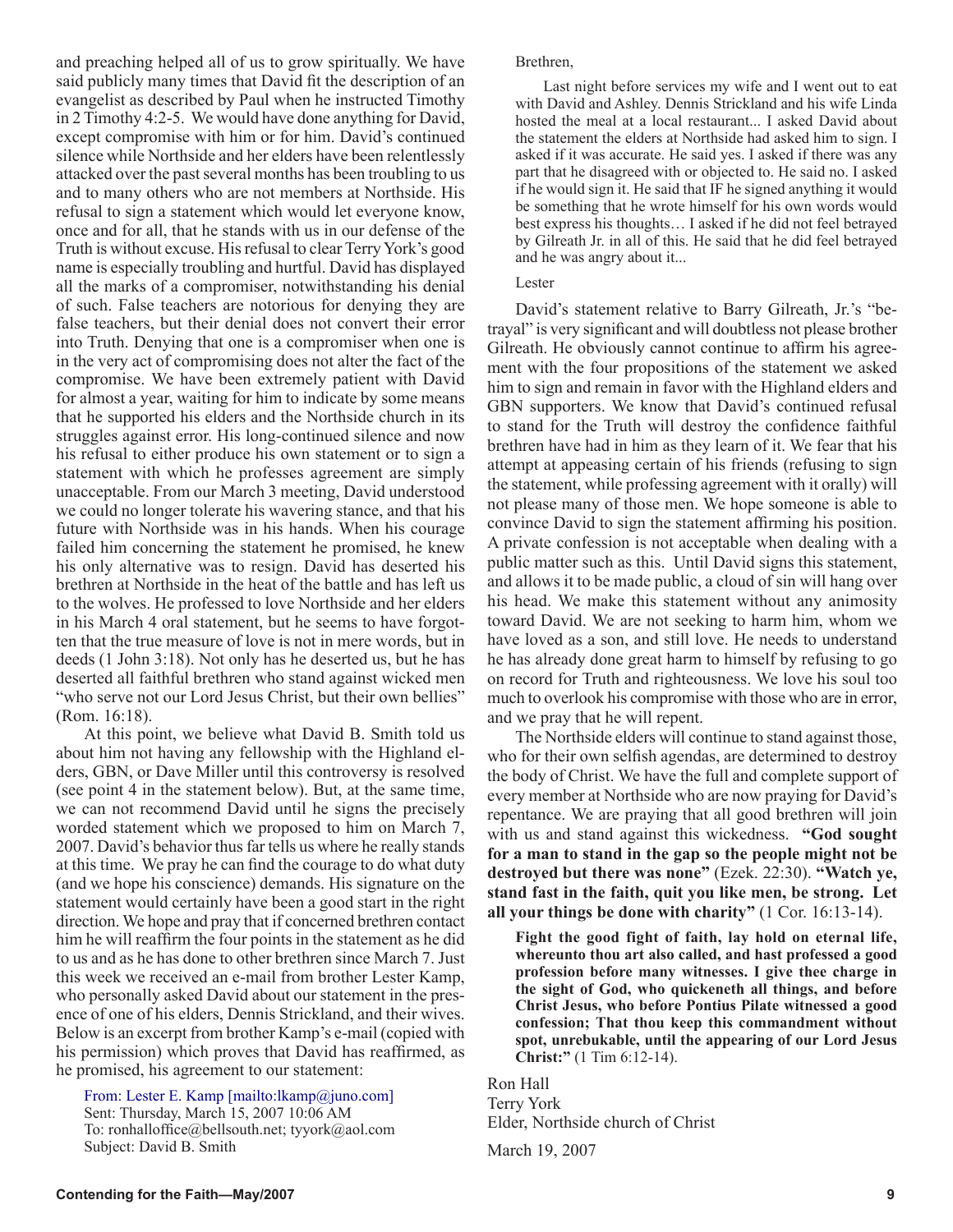Posted below are the original e-mails Barry Gilreath, Sr. sent to the Spring Open Forums. To hear the answers to these emails go to *www.churchesofchrist.com* and click on video archives:

----- Original Message -----

## **From: info (Barry Gilreath, Sr.)**

**To:** SCOC@swbell.net **Sent:** Tuesday, February 27, 2007 11:33 AM **Subject:** Brethren at the Spring Lectureship

I would like for the brethren at the Spring lectureship to deal with the following points:

1. David B. Smith, preacher for the Northside church of Christ in Calhoun, GA, has agreed to speak on the Greer, SC lectures which includes Barry Gilreath, Jr., elder and preacher for the Highland church of Christ in Dalton, GA. Others to speak are Cliff Goodwin, who teaches on GBN, as well as other supporters of GBN.

2. Most fair minded brethren who have considered brother Dave Miller, including David B. Smith, preacher for the Northside church of Christ in Calhoun, GA, have concluded that Dave Miller is not a false teacher.

3. Radical brethren who have made personal attacks in publications, lectureships, and public internet websites are in sin and have brought shame and reproach on the name of Christ.

4. The elders of the Highland church of Christ in Dalton, GA as well as the staff of GBN are praying for your repentence (sic) and restoration.

Barry Gilreath, Sr., elder and director of GBN

## **From: Barry Gilreath**

**To:** SCOC@swbell.net

**Sent:** Wednesday, February 28, 2007 2:36 PM **Subject:** Statement for Wednesday Open Forum

Brethren:

I request that someone other than those named in this document read it word for word to those present at the open forum today (Wednesday) before any comments are made.

It has been the observation of some brethren that there seems to be a lot of hypocrisy taking place in the positioning of some. In order to clarify these matters, would you please address the following points?

1) Would you please provide the time (the year is sufficient) in which Dave Miller became a false teacher who was no longer in fellowship with God and faithful brethren. Was it 1991, 1992, 1993, 1994, 1995, 1996, 1997, 1998, 1999, 2000, 20001, 2002, 2003, 2004, 2005, or only after the fall out of the Gospel Journal in mid 2005?

2) Did any brother, who has gathered at the Spring Lectures this year, sin in their appearance with Dave Miller on any program after the year you specify he became a false teacher who was no longer in fellowship with God and faithful brethren?

3) Brother McClish misrepresented BJ Clarke in the open forum in stating that BJ said that McClish and some others were not concerned about Miller before 2005. What BJ Clarke actually wrote which brother McClish referenced is that McClish and others did not make Dave Miller a matter of fellowship until after the fall out of the Gospel Journal. That is a much different statement than brother McClish publicly affirmed in the open forum. Does he want to recant that false assertion that he made multiple times? Will brother McClish deal with the valid point BJ made regarding 2005 becoming the year in which some gathered at Spring made matters surrounding

Miller an issue of fellowship, but not before. Why then and not in the 15 years prior?

4) We are seeking clarification as to when it was that brother McClish and others withdrew their fellowship from Dave Miller, Maxie Boren and others at Brown Trail. In 2003 Kent Bailey appeared on the Truth in Love lectureship with brother Miller. Obviously brother Bailey had not drawn a line of fellowship before that time. It is also true that Michael Hatcher and David Brown appeared on a lectureship with Maxie Boren and Dave Miller in 1996. Was the incident at Brown Trail not a matter of fellowship to these brethren at that time? Daniel Douglas appeared on the Truth in Love Lectures with Dave Miller in 1997 and 2004. Was Miller a false teacher at that time?

5) If Miller is a man who is not in fellowship with God, would brother McClish and Brown explain why they had been purchasing, promoting and circulating Miller's book, "Piloting the Strait", well after the events surrounding Brown Trail. Consider these facts that can be verified by Paul Sain of Sain Publications.

 Biblical Resource (owned by David Brown) Purchased:

5 copies in 1997

6 copies in 1998

4 copies in 1999

WAS MILLER AN APOSTATE DURING THOSE YEARS? Valid Publications (owned by Dub McClish)

 6 copies in 1999 10 copies in 2000 6 copies in 2001 8 copies in 2002

IF MILLER WAS APOSTATE DURING THOSE YEARS, WHY DID BROTHER McClish PURCHASE SO MANY COPIES OF MILLER'S BOOKS AND SELL THEM THROUGH HIS BOOKSTORE AT MEETINGS AND OR LECTURESHIPS?

 Gospel Journal (copies ordered by Dub McClish, former editor)

4 copies in 2004

8 copies in 2005

Again, the facts reveal that brother McClish was continuing to buy and circulate brother Miller's book, even as editor of the Gospel Journal and as late as 2005. Of course this all ceased after the fall out with the Gospel Journal Board.

Since there is nothing to expose in the fine book, "Piloting the Strait", and since we can safely assume that these brethren were not buying multiple copies to read for themselves, do these revelations not reaffirm what some brethren have been saying all along, and that THESE BRETHREN are the ones who have changed. They are now drawing lines of fellowship that they did not draw prior to the fall out of the Gospel Journal? Prior to that time, they appeared on lectureships with Miller, they had no problem appearing with brethren who also appeared with Miller. They were purchasing and promoting his materials through their bookstores. David Brown even had tracts from Apologetics Press in his tract rack at Spring up until about 8 months ago. Is it the intent of brother McClish or Brown to continue to purchase Miller's book for promotion and circulation, and if not, why not? Was it permissible for brother McClish to promote Miller's book into 2005, and not permissible to promote Miller's book in 2007? And what about the tracts? Why take AP'S tracts off the shelf if there is nothing wrong with marketing Miller's book as brother McClish did up until 2005?

Brother Brown chastised me yesterday and wanted to debate somebody. Perhaps, it would be a good idea to start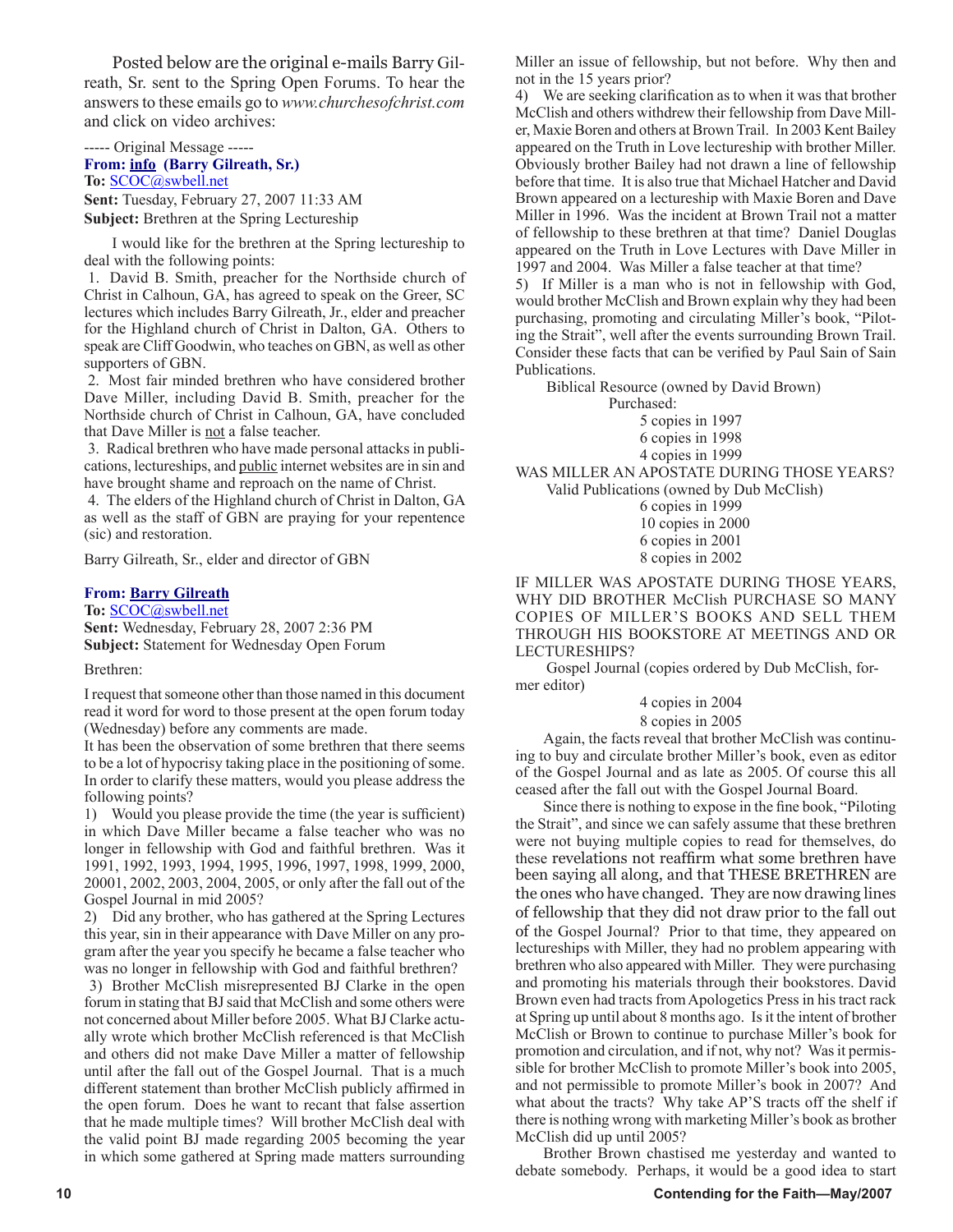the debate between some of the ones who are at Spring since it is clear that all of you do not agree with yourselves about some of the matters being addressed. There was even one brother who took the position this week that it would be sin for the church to accept money from a will if the man was not a Christian. Unbelievably, you are now discussing whether we can have fellowship with a dead person! Do you all agree with that position? Has any congregation there ever taken money under such circumstances? If so, will you continue to fellowship brother Hailey [sic] for claiming that such would be sin? Will he continue to fellowship you over the "dead man's will issue"?

I stand behind the facts that I asserted regarding David Smith. This matter is much like the one that came to light last year during the lectureship. When my son, Barry Gilreath, Jr., emailed you during the open forum and challenged brother Bailey's assertions regarding the views of the Northside elders concerning marriage and civil law. Brother Bailey acted as though my son did not know what he was talking about, even though both he and my son were present at the White Oak congregation in which this matter was publicly discussed by the Northside elders. The White Oak forum is on tape. Then after the Spring forum in which brother Bailey denied the position that the Northside elders affirmed in Chattanooga, Terry York finally admitted to Freddie Clayton that he indeed held a false view, but changed AFTER the Spring Lectures. Notes were taken in this meeting by David Smith, the Northside preacher, and he was permitted by his elders to circulate the notes for a few days. Then they decided they no longer wanted others to read his notes and he was no longer permitted to send them out.

**Concerning David Smith, I stand behind what I have said…….Let the facts be known and we will see if I misrepresented David and owe him an apology, or if Terry York owes David an apology for his characterization of David,**  and if David Brown owes me an apology for publicly chastising me for simply stating the facts that I have proof of. Since David Brown had the courage to publicly rebuke me, we will see if he has the courage to publicly apologize when the facts come to light in this matter as they did concerning the matter involving Northside last year.

Barry Gilreath, Sr.

The statement to follow is that to which David B. Smith orally stated his full agreement in our meeting of March 7, 2007. **Note:** the Northside elders prepared this statement since David failed to prepare one as he promised he would.

## **SMITH'S STATEMENT TO THE BROTHERHOOOD**

March 7, 2007 Concerned Brethren,

I am making the following statement in hopes of clearing-up [sic] any confusion created by certain statements made by brother Barry Gilreath, Sr. (Exec. Director of GBN) on February 27 and 28 at the 2007 Annual Spring Lectureship Open Forum in Spring, TX. During the Tuesday and Wednesday Open Forums, brother Gilreath, Sr., made certain statements (via e-mail) which brought into question my character and that of one of my elders, Terry York. I realize that I have in some way contributed to this situation because of my silence over the last several months. I would not intentionally hurt anyone. I hope I can be more distinct in my position in the future. I apologize for any confusion or hurt which my silence has

#### **Contending for the Faith—May/2007 11**

caused. The following statement confirms my position in this matter and should clear-up any confusion created during the Spring Open Forums.

I, David B. Smith, affirm the following:

1. Terry York, Elder for the Northside Church of Christ in Calhoun, Georgia, did not misrepresent me in the answers he gave in the 2007 Spring Open Forum on Tuesday February  $27<sup>th</sup>$ .

2. I believe Dave Miller taught false doctrine in his elder R/R sermon delivered at Brown Trail in 1990, and there is no evidence that he has made public repentance of his sin.

3. I believe the withdrawal, enacted by the Highland elders against the Northside elders, is unscriptural and therefore sinful.

4. Because the Highland elders refuse to repent of their unscriptural withdrawal from my elders, Ron Hall and Terry York, and continue to fellowship Dave Miller, a marked false teacher, I am not in fellowship with Barry Gilreath Jr. nor any of the other Highland elders which include Barry Gilreath, Sr., Skip McNutt, Bob Moneau, and Jimmy Woods.

David B. Smith

**\_\_\_\_\_\_\_\_\_\_\_\_\_\_\_\_\_\_\_\_\_\_\_\_**

**[NOTE: David B. Smith not only orally agreed with everything on this statement. He also told us that anyone who has any questions for him regarding his agreement with this statement may call him and he will reaffirm what he told us, the Northside elders, on 3/07/07. His cell phone number is 423-667-1987. His e-mail address is ConFTFaith@aol.com.]**

## **THE AFTERMATH OF SMITH'S STATEMENT**

## **SMITH ISSUES A SECOND STATEMENT**

#### **From: David B. Smith**

**Sent:** Thursday, March 22, 2007 1:45 PM **To:** Terry York; Barry Gilreath, Jr.; Wesley Simons; James Rogers; Freddie Clayton; Chad Dollahite; B.J. Clarke; **Cc:** Roger Campbell; Cliff Goodwin; Clifford Newell, Jr.; cocsmith@bellsouth.net; Caleb Campbell ; Dennis Morris **Subject:** David B. Smith statement

Brethren,

Since my resignation from the Northside church of Christ, my character has been under attack by some. Because of the recent controversy surrounding me, I am releasing this statement to

**THE 2006 BOUND VOLUMES OF CFTF ARE READY FOR YOU. WRITE, PHONE OR EMAIL US TODAY FOR YOU COPY. WHY NOT ORDER AN EXTRA COPY FOR A FRIEND**?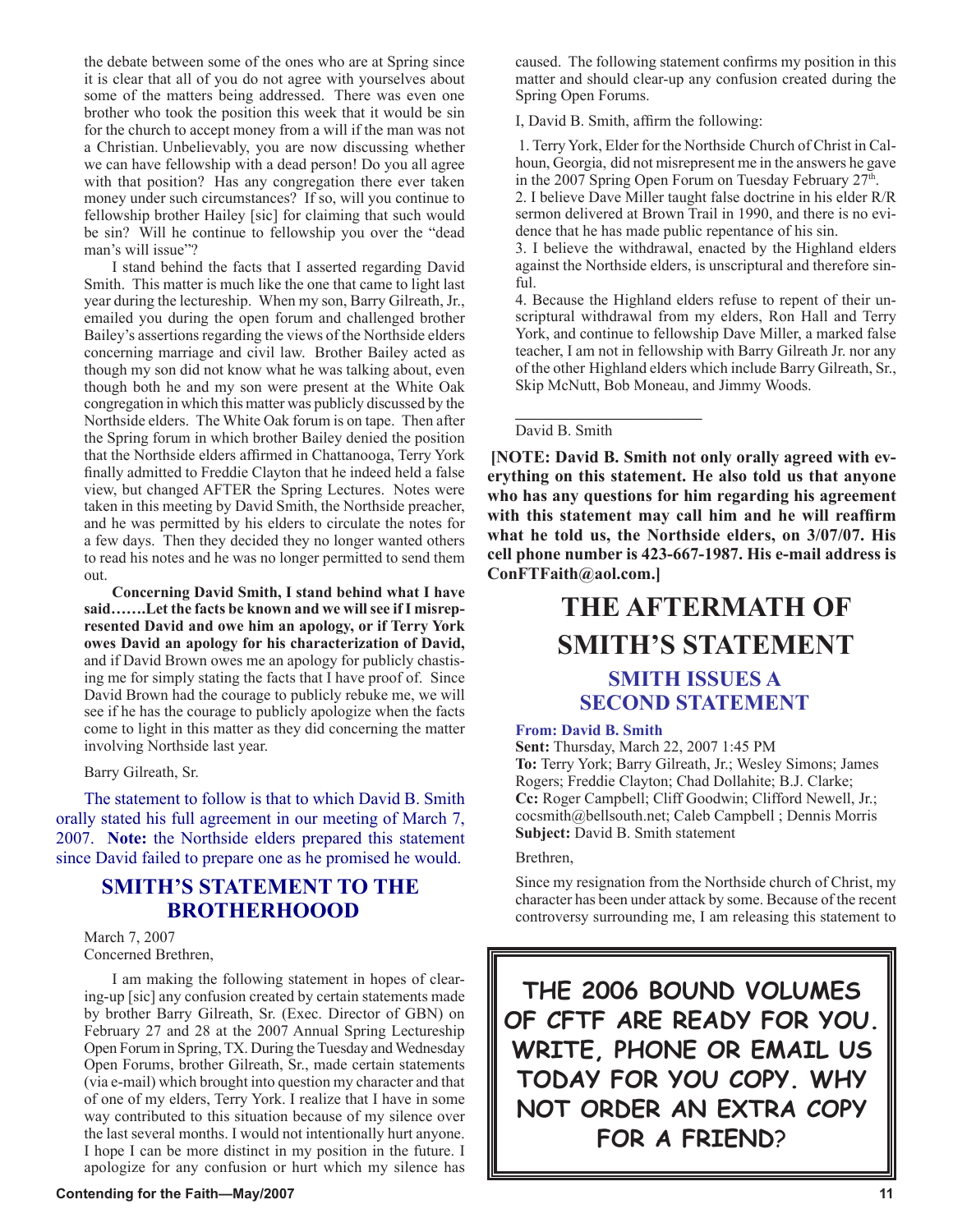help clarify my convictions (on the matters for which I am being asked to give an answer). I send it with no ill will toward any one and pray that it will be used in a manner harmonious with proper Christian conduct. These are the only email addresses I could think [sic] off the top of my head. You may know of others who wish to have a copy.

Your servant,

David B. Smith

## **A RESPONSE TO SMITH'S MARCH 22, 2007 STATEMENT**

**[NOTE:** When David B. Smith issued his public statement on March 22, 2007, ironically, that date represented the eigth anniversary (March 22, 1999) of the meeting we had with the elders of the Calhoun Church of Christ. This meeting determined the future of the Calhoun Church. Ninety-five percent of the men in that meeting are now part of the Northside church of Christ. During that meeting it became obvious the Calhoun elders had compromised with the liberals and that they were going to defend a false teacher by the name of Jerry Dyer. While we believe it is coincidental that David B. Smith chose this date to make his (first and only) public statement regarding the controversy surrounding Highland elders/GBN, and Dave Miller, the results are very similar. David's statement made it clear he was compromising with the liberals and that he is now defending a marked false teacher by the name of Dave Miller. March 22nd (1999 & 2007) will truly go down in history as a sad date in the history of the Lord's church in Calhoun, GA.]

## **RON HALL'S RESPONSE TO SMITH'S STATEMENT**

Brethren,

March 22, 2007

**SMITH WROTE:** Regarding the Spring Open Forum which occurred on February 27, 2007, the few parts of our phone conversation that Terry did relay were correct. I can only speak for my comments to him, not the comments he added in addition to mine. My concern, which I expressed to him and a few others, was that our entire phone discussion was not relayed. Many more things were said between us that were not entered into the Open Forum as a part of my answer to those questions. Without the bulk of our conversation, I believe those brief answers lacked context. In this way I feel as though it misrepresented my answers to him on the phone. I am not accusing Terry of lying, only that much more was said in our phone conversation that did not make its way into the actual answers.

[**HALL'S RESPONSE:** While David admits that Terry did not misrepresent him at the Spring Open Forums when he wrote, **"the few parts of our phone conversation that Terry did relay were correct."** He then adds doubt and confusion to his statement when he said, **"I believe those brief answers lacked context. In this way I feel as though it misrepresented my answers to him on the phone."** *David contradicts his own statements in these two short sentences.* He cannot have it both ways— either Terry MISREPRE-SENTED him (lied) or he did not. David never supplied any

of the context he said was missing which would prove that Terry had misrepresented him. This is nothing more than a compromising statement trying to appease both sides of this controversy. Please note David's further inconsistency in this matter when he affirmed the following statement on March 7, *"Terry York, Elder for the Northside Church of Christ in Calhoun, Georgia, did not misrepresent me in the answers he gave in the 2007 Spring Open Forum on Tuesday Februa*ry *27."* And now he is saying something else in his first and only public statement??? Until David definitely/explicitly clears Terry's name in this matter a cloud of sin will hang over his head. The statement we issued on 3/19/07 has not been answered by this statement from David and shall remain our final word on this matter.]

**SMITH WROTE**: As for what Dave Miller taught at Brown Trail in 1990 [I am referring to the sermon on the reaffirmation of elders], I do believe it was false. I know very few brethren who agree with what he said in that sermon. I have talked to brother Miller on the phone; and after talking to him, I believe I understand his reasoning for saying things the way he did in view of the totality of the procedure as he understood it. Based on what he told me, and in order to give him the most benefit of doubt, I did not think I ought to brand him as a false teacher as I was being pressured to do.

**[HALL'S REPONSE:** We issued *The Final Word* on December 30, 2006 which adequately answers David false conclusions as to brother Miller's current Spiritual condition. You can go to *www.northsidecalhoun.net* and read our statement.

## **Gift Subscriptions**

**Do you know of an individual or a church that needs to be made aware of the false doctrines and teachers that are troubling the Lord's church today? If you do, why not give them a subscription to** *CFTF***?**

## **SUBSCRIPTION PLANS**

**Single subs., One Year, \$14.00; Two Years, \$24.00; Five One-Year Subs., \$58.00. Whole Congrgation Rate: Any congregation entering each family of its entire membership with single copies being mailed directly to each home receives a \$3.00 discount off the Single Sub. Rate, i.e., such whole congregation subs. are payable in advance at the rate of \$11.00 per year per family address. Foreign Rate: One Year \$30.00.**

|                | <b>MAIL SUBSCRIPTIONS TO:</b><br><b>P.O. BOX 2357</b><br><b>SPRING, TEXAS 77383-2357</b> |
|----------------|------------------------------------------------------------------------------------------|
| <b>NAME</b>    | 1 Yr. 2 Yrs.                                                                             |
| <b>ADDRESS</b> |                                                                                          |
| <b>CITY</b>    | <b>STATE</b>                                                                             |
|                | ZIP                                                                                      |

**12 Contending for the Faith—May/2007**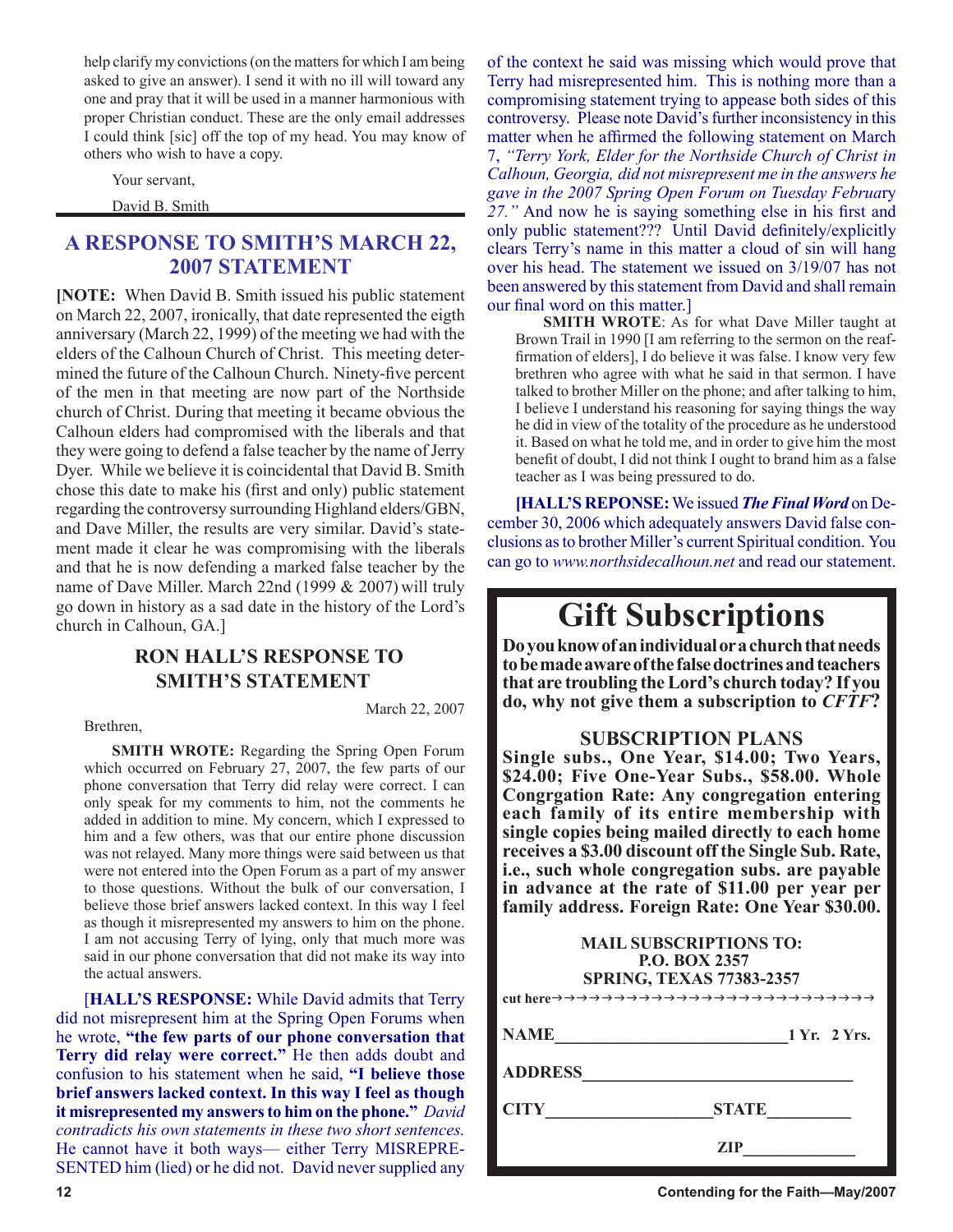Furthermore, David's statement, **"I did not think I ought to brand him as a false teacher as I was being pressured to do"** is incorrect. Who has been pressuring David to assert such a thing? *I do not know to whom he is referring, but we never forced David to admit anything that he did not believe on his own accord.* To make a statement like this is to imply we force people to believe as we do, but David knows us better than that. Matter of fact we allowed David plenty of time to sort through this matter. On March 3 and March 7, 2007 he willingly and without restraint admitted to us that he agreed with us and our statement regarding Dave Miller being a marked false teacher who has not made any public repentance. On March 7 David said he would reaffirm this with anyone who called him. Apparently he has once again changed his mind!

Now consider the fact that David told Terry York and me on March 7 that he agreed (completely) with our statement **"I believe Dave Miller taught false doctrine in his elder R/R sermon delivered at Brown Trail in 1990, and there is no evidence that he has made public repentance of his sin"** and would reaffirm such to those who asked him. He told Lester Kamp and Dennis Strickland on March 14 that he agreed with every part of that statement. Did David lie to us on March 7 and to brother Kamp and Strickland on March 14? Please read our statement dated March 19 regarding this issue. Until David corrects this matter a cloud of sin will hang over his head.]

**SMITH WROTE:** As for the withdrawal of fellowship from the Northside elders by the Highland eldership, I have never understood or honored that. I have tried to be honest enough to consider the rationale for that withdrawal when it was explained to me, but I cannot see how it was consistent with Bible principles. However, to my understanding, while I was a member at Northside, the elders had not officially marked the Highland congregation (which included the Highland eldership). Thus, while participation was restricted because of the existing controversy, I have not marked and withdrawn from the Highland congregation (which includes the Highland eldership).

[**HALL'S RESPONSE:** I cannot imagine David making this statement in light of his elders being unscripturally marked and withdrawn from by the Highland elders, which he readily admits above. He never made this admission to us. Matter of fact he said to us on March 7 that what they did was "stupid" and he would tell anyone who asked him that as well. He continued to be in subjection/fellowship with his elders during this time. As to being in fellowship with the Highland congregation and her elders, they (the Highland elders) decided the fellowship issue when they unscripturally withdrew from the Northside elders on October 30, 2005. Please read our statement—**Chad Dollahite and the Highland Unity Letters—**dated May 30, 2006 and the article **Fellowship and GBN** by Gary Summers, located at *www.northsidecalhoun.net*, which scripturally and sufficiently puts this issue to rest. Until David corrects this matter a cloud of sin will hang over his head.]

SMITH WROTE: Brethren, I am trying to do what is right so I can go to heaven. I do not teach any false doctrine. I try hard every day to live above sin, though I am sometimes weak and do the wrong thing; and I correct myself when I know I need to make corrections. I am trying hard to be as consistent with every Bible principle as I can be. I have no desire to be to the left hand or to the right.

 For every statement I have made that is contradictory, seemingly contradictory, confusing, or unclear, I repent of that. There have been many times when I have been caught off guard by brethren, or have been asked to respond about a situation, and have regretted afterward that I was not more direct and clear in my answer. I am sorry for that and will be better in the future, starting with this statement.

[**HALL'S RESPONSE:** I do not see how David can make these statements of repentance until he corrects the glaring discrepancies as noted above. Until he clears this matter up a cloud of sin will remain over his head. For the Biblical solution to this conflict, which David has found/placed himself in the middle, please read the article *Solutions* by Michael Hatcher at *www.northsidecalhoun.net*.]

With great love for all,

David B. Smith

**[This statement may only be released or reprinted in its entirety.]**

**This concludes Ron Hall's response.**

## **LESTER KAMP'S RESPONSE TO DAVID'S STATEMENT:**

## **(We had many others we will not list here.)**

**From: Lester E. Kamp**  Sent: Friday, March 23, 2007 2:54 PM To: Ron Hall; Terry York

## **FREE CD AVAILABLE**

*Contending for the Faith* is making available a CD-ROM free of charge. Why is this CD important? ANSWER: It contains an abundance of evidentiary information pertaining to Dave Miller's doctrine and practice concerning the re-evaluation/reaffirmation of elders, MDR, and other relevant and important materials and documents directly or indirectly relating to the Brown Trail Church of Christ, Apologetics Press, Gospel Broadcasting Network, MSOP, and more.

To receive your free CD contact us at *Contending for the Faith*, P. O. Box 2357, Spring, TX 77383-2357, or email us at cftfdpb@gmail. com.

If you desire to have a part in the distribution of this important CD you may make your financial contributions to the Spring Church of Christ, P. O. Box 39, Spring, TX 77383.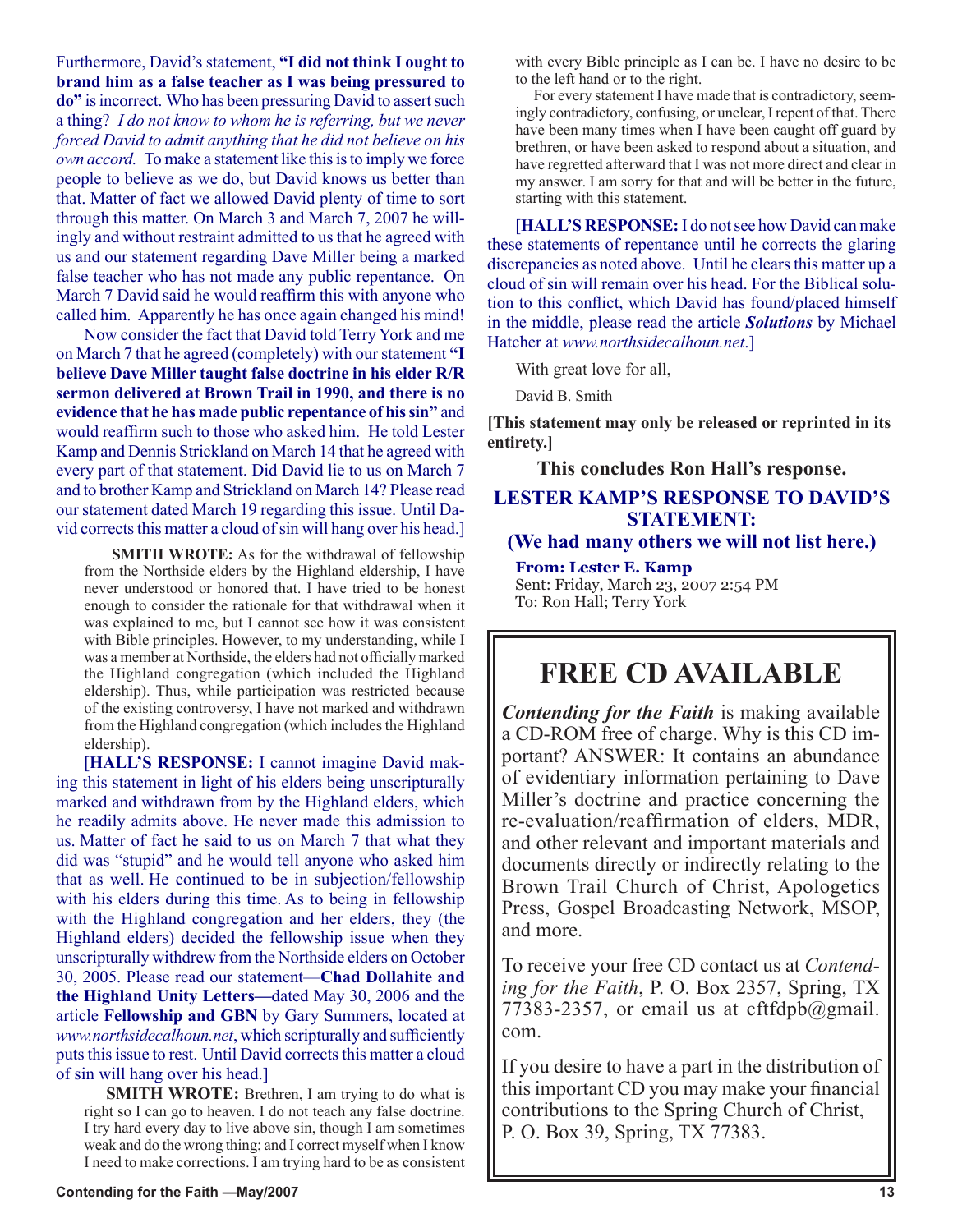#### Subject: Commendation

Brethren:

David B. Smith's statement falls far short of clearing up things. He continues to compromise and contradict himself and the facts. His recorded words indicated to Darrell Broking and all who have heard it that he acknowledged that Terry had not lied nor misrepresented him. His spoken statements in front of Dennis Strickland and our wives indicated the same. Now in his "own words" statement, he has tried to straddle the fence to his own harm and the harm of Truth! It is not really surprising at this point, but it is amazing!

In Christ, Lester Kamp

## **David Smith now attempts to clear up his inconsistent statements he made prior to his public statement with yet more inconsistent statements:**

#### **From: Lester E. Kamp**

**Sent:** Tuesday, March 27, 2007 11:59 AM **To:** Ron Hall; Terry York **Subject:** David B. Smith's letter to the elders here

Brethren:

One of the elders arrived at the building a few minutes ago, opened the mail and brought me a copy of the letter from David B. Smith. I thought I would type it out and send you a copy. I am not sure, but I think David needs to clarify his apology. I don't understand: "my intentions were good but my actions were wrong." Is he saying he lied, tried to deceive, or what? For a person even with his experience to claim that he was "taken off guard" I am amazed— especially when he told his elders at Northside that he would affirm what they had written in that statement to anyone **though he would not sign it.** Was his embarrassment caused by his "actions" or by the fact that these questions were even raised? For a person who can use words effectively in a sermon, he is not very good with words recently. I have found when a person tries to deceive others he finds himself contradicting himself quite often. Why can't his yea, be yea and his nay, nay! I don't believe he now would affirm anything in that statement from Northside. I am not sure he would affirm anything that is right and stand behind it. David is very disappointing!!!

Dear Tommy, Bill, Dennis and Lester,

I wanted to send a personal apology to Dennis and Lester for my statements to them when last we talked. You made inquiry into my recent resignation from Northside and my convictions on a few other matters, but I was somewhat taken off guard when these issues were brought up in a conversation in a restaurant in front of our wives. It was somewhat embarrassing and I tried to say things to help calm the storm and instill some sense of peace between brethren. **But many of those things were contradictory.** My intentions were good but my actions were wrong and I apologize to you (emphasis NS Elders). I have also made this clear to other brethren in a recent statement I released (which I have enclosed in this letter). Since my words affected the preacher and an elder, I felt as though my apology needed to be clarified to the entire eldership.

Ashley and I enjoyed our time with the congregation there during the meeting, and wish you all the best in your work for the Lord.

Your servants in the Christ, s/ David and Ashley Smith

## **After receiving the above information we wrote the following NOTE TO DAVID. Ron Hall explains:**

### **From: Ron Hall**

Sent: Wednesday, March 28, 2007 1:03 PM Subject: DAVID B. SMITH

After receiving the e-mail (above) from brother Lester Kamp, Terry and I prepared the little note below and had it hand delivered to David last night (Tuesday night 3/27/07). David and Terry were scheduled to teach their final class at the Greens Lake Road School in Chattanooga TN and since Terry was to follow his class we thought our note would encourage David to meet with us, and just maybe, he would talk to Terry about our concerns. At the end of David's class Terry told me that David left out a side door (as he has done since he left Northside – avoiding Terry) without making any acknowledgment to him (or to the rest of the class for that matter) about our concerns. It is obvious that David's heart has become, beyond doubt, hardened with the compromise in his heart. At this point we shall treat David the same way we treat the Highland elders, Freddie Clayton and Chad Dollahite and those of such like. We shall reject them and move on with our work. We appreciate you good brethren for your support and encouragement and we will stand with you as we go forward contending for the faith.

Ron

## **03/27/07 Special message to David B. Smith, Our beloved brother, from the Northside elders:**

#### David,

We are hurt that you have abandoned your faithful brethren and sold us out to your compromising "friends." We have not made "merchandise" of you as your so-called friends have. We are still your friends and simply want to help you correct this wrong and to go to heaven one day. **We would like to meet with you** (at your convenience) to discuss your continued side-stepping of the controversy **you** have created. You continue to bring **shame and reproach** upon the Northside church, and faithful brethren, because of your continued compromising statements. You say you are a man of principle but David you have violated every principle you have taught while at Northside. If you can't see what **you** are doing, not only to yourself, but to the body of Christ, then **you** have become blinded to truth and your conscience has become harden with your compromise. We thought **you** had truly repented on March 3 but your actions (3/22/07 statement and the letter below) prove that **you** failed to produce fruits of said repentance. Can't you see what you are doing? We still love you and are concerned about your soul. You need to get hold of yourself and truly repent and put this sad situation to rest. Brother, please let us help you!

Your Faithful Friends (Gal 4:16),

Ron Hall Terry York

Elders Northside church of Christ

## **David we received a copy of the letter (below) you sent to the Broad Street elders:**

Dear Tommy, Bill, Dennis and Lester,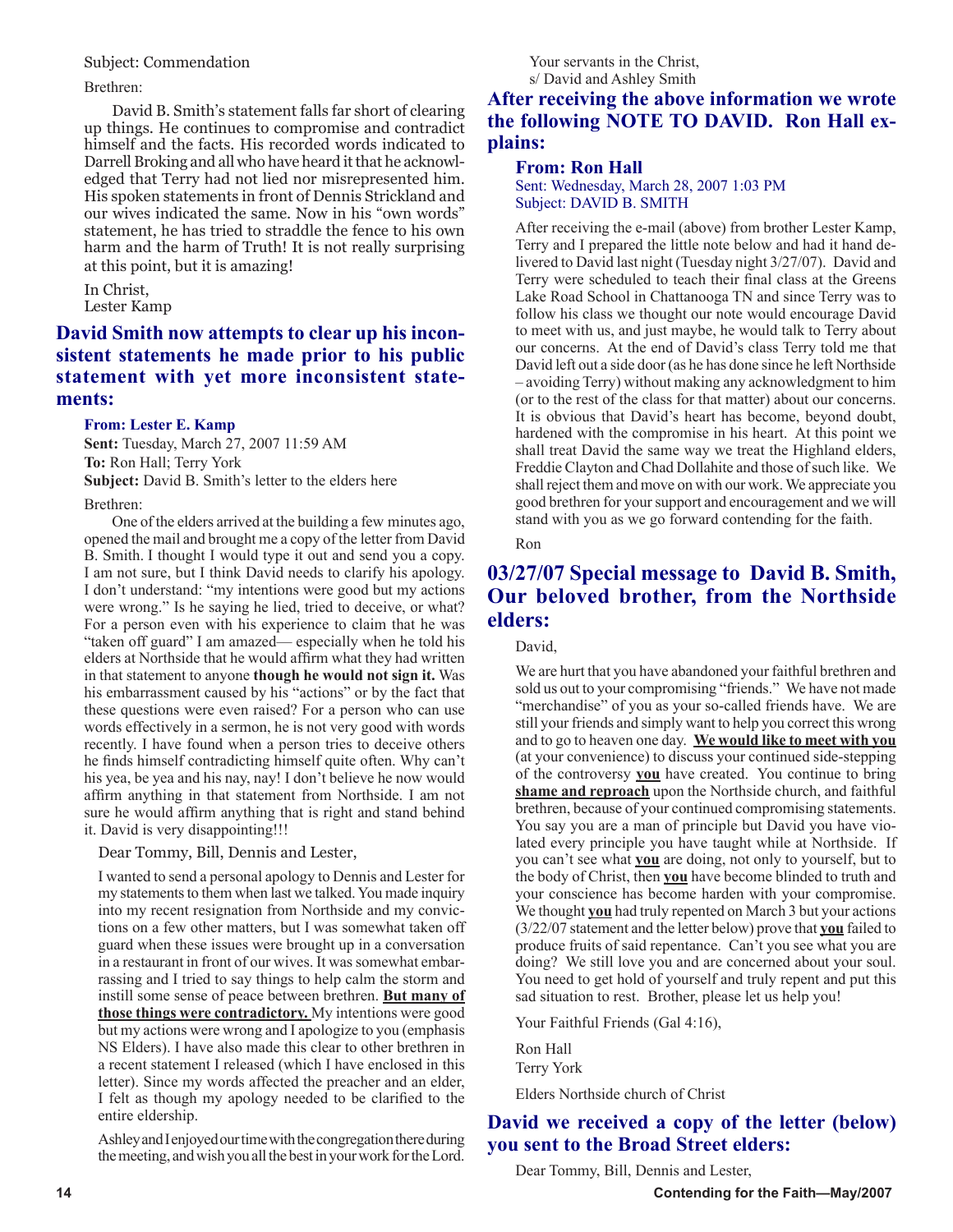I wanted to send a personal apology to Dennis and Lester for my statements to them when last we talked. You made inquiry into my recent resignation from Northside and my convictions on a few other matters, but I was somewhat taken off guard when these issues were brought up in a conversation in a restaurant in front of our wives. It was somewhat embarrassing and I tried to say things to help calm the storm and instill some sense of peace between brethren. But many of those things were contradictory. My intentions were good but my actions were wrong and I apologize to you. I have also made this clear to other brethren in a recent statement I released (which I have enclosed in this letter). Since my words affected the preacher and an elder, I felt as though my apology needed to be clarified to the entire eldership.

Ashley and I enjoyed our time with the congregation there during the meeting, and wish you all the best in your work for the Lord.

Your servants in the Christ, s/ David and Ashley Smith

## **End of Note which was hand delivered to David Tuesday March 27th.**

**On March 28, 2007 the Mountain City, Tennessee Elders received the following information from David B. Smith in an attempt on his part to clear up his inconsistent statements. A copy of the email was sent to the Northside Church of Christ, Calhoun, Georgia elders:**

Sent: Wednesday, March 28, 2007 5:43 PM To: Ron Hall; Terry York Subject: David B. Smith Letter

Here is what David sent the elders here:

Dear brethren,

I am assuming that all of you by now are aware of Darrell's phone call to me. While I consider such a call unethical (recording me without my knowledge or consent), I do want to repent for the things I said because my words did not fully represent my true convictions. I have made my convictions clear, as well as my repentance, in a statement I recently released.

Sincerely,

David B. Smith

Darrell Broking, preacher-elder

[**NOTE:** In order to put this letter into context we must look at the background surrounding the recorded phone call David referred to as unethical in his letter. On March 14<sup>th</sup> Chad Dollahite posted on the internet that Terry York had misrepresented David B. Smith at the Spring Open Forums and that was the reason he (David) had to leave Northside. Brother Broking called brother Chad Dollahite on March 16<sup>th</sup> and asked him if what he had posted on the internet was true and he said it was. He specifically asked if David B. Smith had actually told him (Chad) that Terry York had misrepresented him. Chad affirmed absolutely! He said that David had told him such and that he had a private/confidential e-mail where he (David) had made such a statement. *Brother Broking recorded his phone conservation with Chad Dollahite.* Brother Broking had already called David B. Smith the day before

#### **Contending for the Faith—May/2007 15 and 2008 15 and 2008 15 and 2008 16 and 2008 16 and 2008 16 and 2008 16 and 2008 16 and 2008 16 and 2008 16 and 2008 16 and 2008 16 and 2008 16 and 2008 16 and 2008 16 and 2008 16 and**

(March 15th) and asked if Terry York had misrepresented him during the Spring Open Forums. David told brother Broking that Terry DID NOT misrepresent him. *This phone conversation had been recorded as well.* Now we clearly had two conflicting statements. One from David B. Smith, and, another from Chad Dollahite. On March 16th brother Broking shared his recordings with both David and Chad and asked them to clear this matter up since brother Terry York had been called a liar by Chad Dollahite (Employee of GBN) and the Gilreaths (overseers of GBN). Since these false charges against brother York had been made in public he asked them to clear this matter up publicly. After giving David B. Smith and Chad Dollahite ample time (three days) to correct their conflicting statements, neither chose to do so. So on March 19 brother Broking made the recordings public. After David and Chad's phone conversations were made public David finally issued HIS statement on March 22, 2007. David's statement clearly conflicted with his earlier statements which he had made to: (1) the Northside elders on March 7, 2007 (2) Lester Kamp and one of his elders and their wives on March 14, 2007 (3) one of the Northside members in a phone call on March 15, 2007 and (4) Darrell Broking on March 15, 2007 in a phone call which had been recorded. David's conflicting statements represent nothing more than a compromise. Now David continues to make conflicting and compromising statements with the letter below to the Mountain City elders. He is trying to explain away his answer to brother Broking. He is now (just as he did in his letter to Lester Kamp and the Broad Street elders) trying to repent for saying to brother Broking (and the world since it was recorded and made public) that Terry York DID NOT misrepresent him at the Spring Open Forums. *According to David B. Smith Terry York DID NOT misrepresent him BUT now he is saying that HE DID!???.* Only a compromiser would conduct himself in a way such as this. Faithful brethren do not talk and act like this!]

## **On 3/28/07 brother Lester Kamp sent David B. Smith the following letter in response to David's letters to him (Lester) and the Broad Street elders**:

From: Lester E. Kamp Sent: Wednesday, March 28, 2007 1:46 PM To: David B. Smith Cc: Ron Hall; Terry York; Dennis Strickland Subject: Your letter March 28, 2007 Dear David,

Since receiving a copy of your recent letter (not dated), I am more confused than before regarding a number of things which relate to you and what you have said. You apologize "for my statements...when last we talked." For which of those statements are you apologizing? Are you apologizing for what you said about your "recent resignation from Northside" and/or your "convictions on a few other matters." If you are apologizing for your "convictions on a few other matters," then what specifically are those "other matters." What did you say about those matters for which you are now apologizing? You say that you were "somewhat taken off guard when these issues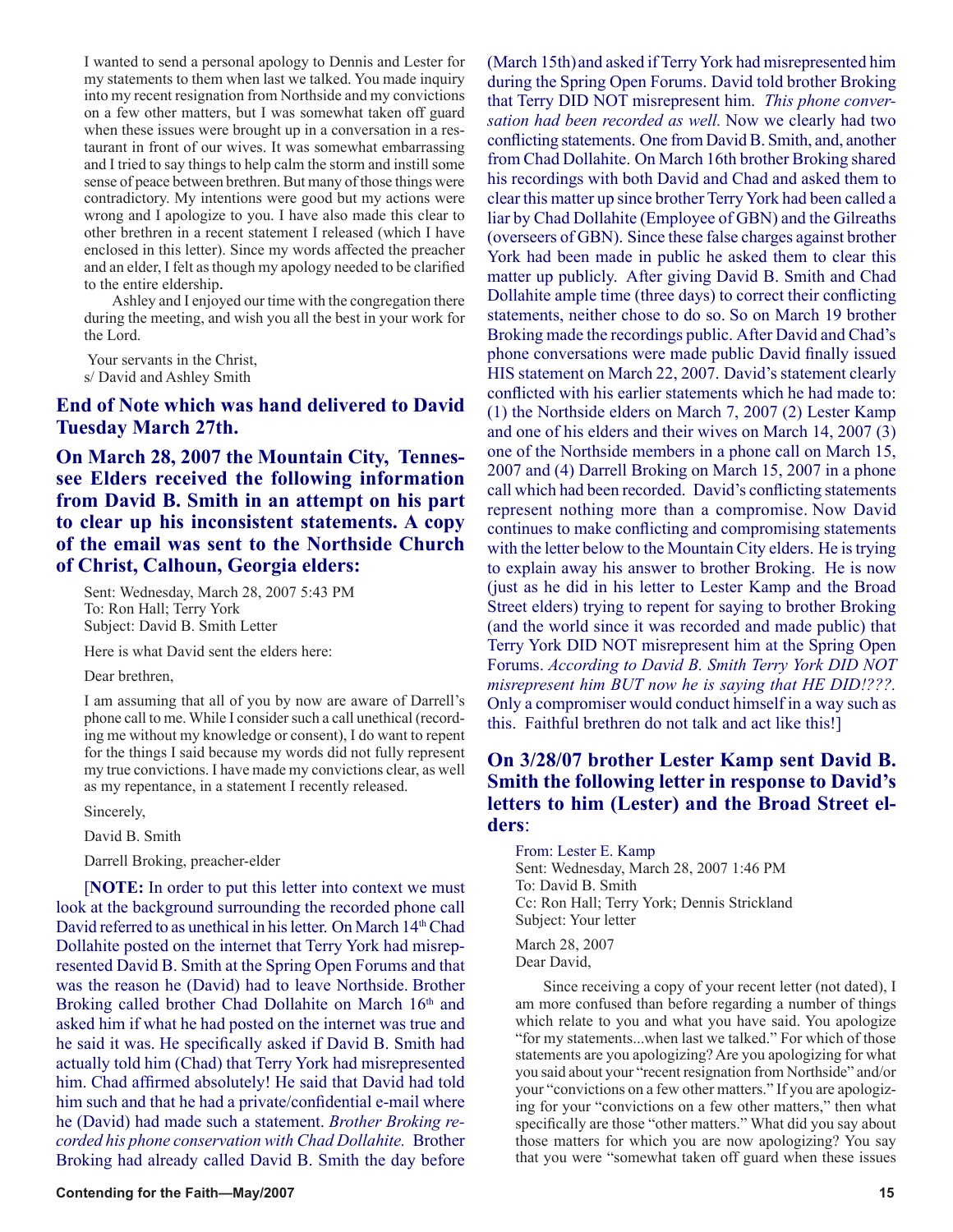were brought up in conversation in a restaurant in front of our wives." That remark greatly distresses me for several reasons: 1) Aren't we always to be ready to answer such questions (I Peter 3:15)? Why would you be taken off guard by discussing spiritual matters? Since you made it clear to the Northside elders that you would be willing to acknowledge your agreement with the points contained in the statement they asked you to sign, but you refused to sign it. I was simply finding out if that was the case. 2) If you told me the truth about these matters (i.e., "recent resignation from Northside" and "convictions on a few other matter") "in conversation in a restaurant in front of our wives," then what are you apologizing for? If you did not tell me the truth about these matters "in conversation in a restaurant in front of our wives," then why did you lie? If you lied, was it because it was "in conversation in a restaurant in front of our wives"? Would you have told the truth had the circumstance been different (i.e. not in a restaurant)? Would you have told the truth had our wives not been present? Would you have told the truth had an elder in the church where you were preaching in a Gospel Meeting not been there?

Further, you said "It was somewhat embarrassing." I don't understand this at all! What was "somewhat embarrassing" regarding that conversation? Are you embarrassed to discuss your convictions? Your perception of spiritual matters? Your resignation? Your stand on matters of Truth? Your answers to the reliability of the elders under whose oversight that you have worked for the past 6+ years? What was it exactly that was "somewhat embarrassing"? Were you embarrassed to discuss matters about which all who were at the table were all aware and concerned about those very matters?

You said, "I tried to say things to help calm the storm and instill some sense of peace between brethren." I am concerned about "peace between brethren," but real, God authorized peace is based on truth (James 3:17). I would not "stretch the truth" (lie) to accomplish "some sense of peace." Surely you are not suggesting that you did not speak the truth in order "to help calm the storm and instill some sense of peace"! You would not do that, would you? I did not think you would compromise for the sake of "some sense of peace between brethren," but perhaps I was wrong.

You said, "But many of those things were contradictory." Until now I saw no contradiction in what you said that night in conversation in the restaurant in front of our wives. What did your remarks that night contradict? Have you received "heat" because of your statements that night because your remarks that night contradict what you are telling others now? I am amazed and appalled by your recent statements! For someone with your obvious ability to express yourself in an understandable way, you are spending a lot of time lately trying explain the "context" of your remarks and apologizing for contradictory statements. Your "recent statement" enclosed with your letter is as vague and ambiguous as Dave Miller's "repentance" statement of 2005. After reading it several times along with the letter you sent, I remained confused regarding where you stand. This is the document that you wrote after many days of thought. You claim to have made "clear" in that statement, but let me tell you that you have not!

You wrote of being embarrassed. If you thought that writing to the entire eldership here would embarrass me, you are dead wrong. If that was your intent, you failed. I speak the same thing before whomever and whenever without shame. I certainly did nothing wrong in asking you a few questions that night in the restaurant in front of our wives. I conducted myself as a Christian in every way. You said, "Since my words affected the preacher and an elder, I felt as though my apology needed

to be clarified to the entire eldership." I doubt that two of the elders have any idea what you wrote about in your letter. Not only that, but what you did in sending the letter to all of the elders was unscriptural, sinful. Why go to others before trying to resolve the wrongs with those who have been wronged (Matthew 18:15-17)? What did you hope to accomplish by such? Were you trying to "calm the storm and instill some sense of peace between brethren"? I don't think so!!

David, you need to wake up and get things right and stand firm on God's Word. Don't yield to pressure from others. Do what is right! Your letter was signed by you and Ashley though I think the letter was written by only David. I don't understand that either.

Yours in Christ and for the Faith, Lester Kamp

**After the Northside members read David's statement of 3/22/07 everyone (about 60% of the membership) who spoke to us about it said they thought we should discontinue David's salary effective immediately. After prayer and careful consideration of the matter we sent David the following e-mail on 4/05/07.** 

## **From: Northside Elders**

**To:** David B. Smith **Subject:** Financial Support

Dear Brother David

We are saddened and disappointed that you have chosen not to honor your word as you agreed in the meeting with us on 3-7-07. You told us that our (since you refused to provide one yourself) statement expressed the truth and that you did not disagree with

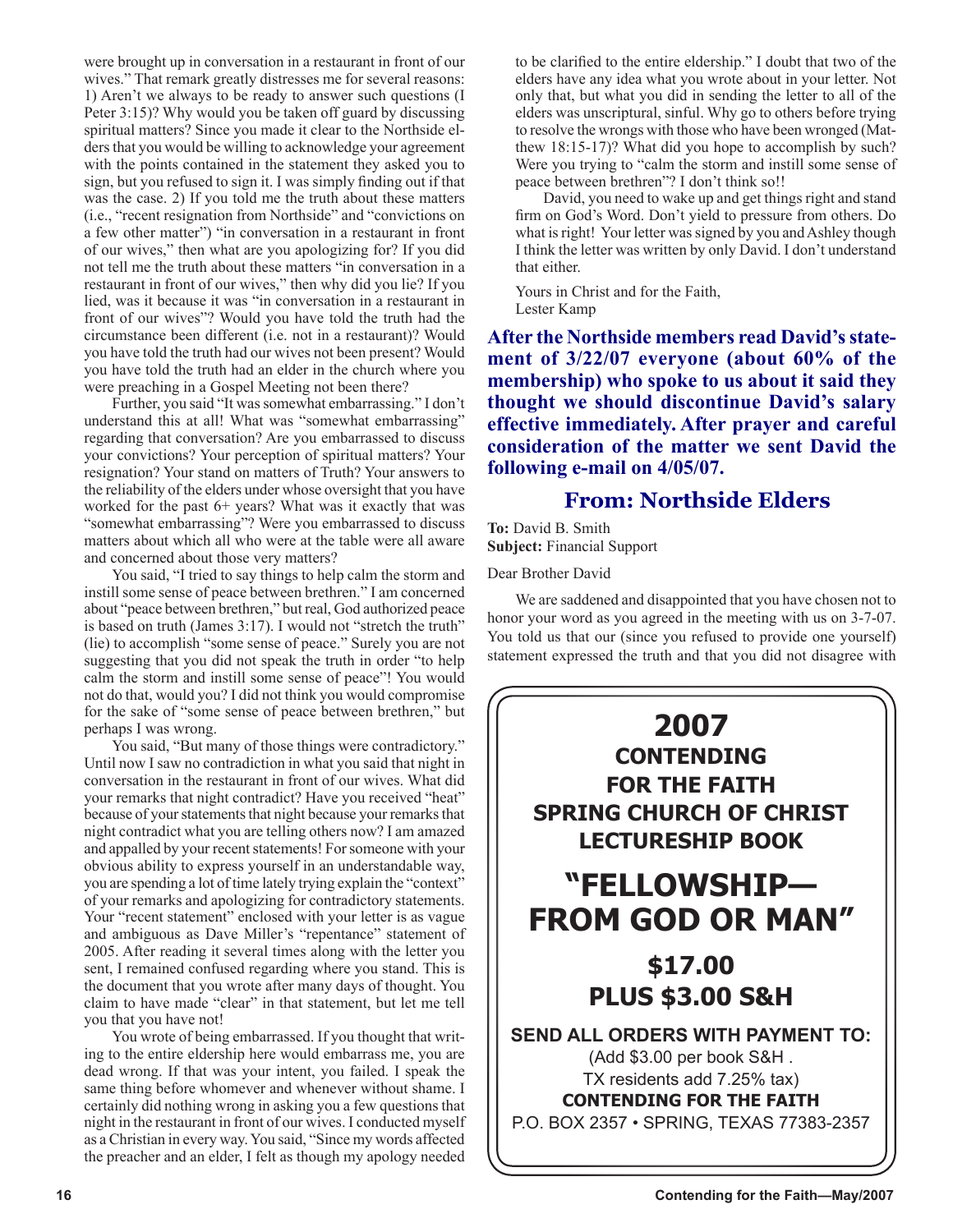any part of it. You assured us that you would unreservedly affirm the points in the statement to clear up the confusion and suspicion on your and Terry's name caused by Barry Gilreath, Sr. Not only do you now refuse to affirm the truth of our statement you have now changed your answers based on your personal statements you made public on March 22. We believe you have been deliberately deceitful in your handling of this matter and therefore further solidified the already existing division caused by the unscriptural actions of the Highland elders (GBN). For these reasons we can no longer support you until you correct this situation.

Also, we wanted to let you know of our decision to no longer continue your salary. While we honored our financial support to you from March 7 – April 30 we cannot, in good conscience, continue to support you in your present deception. Therefore, we have decided to discontinue any further financial support. We feel that we are giving you sufficient notice so you will have time to secure employment to provide for your household.

David you know in your heart the Northside congregation is a forgiving people. We all love you and Ashley and are heartbroken over what you are doing to the Lord's church at Northside. We stand with hearts wide open awaiting your genuine repentance as you stated you were doing on 3-4-07.

Northside Elders

Ron Hall Terry York

## **Brother Ben Justice, a fellow student with David B. Smith while at the East Tennessee School of Preaching, wrote the following letter:**

## **04/07/2007**

To David: My Dear Friend and Brother in Christ,

I know that you have been very busy, especially in light of all that has happened to you over the past several weeks. I am sure that you have been bombarded with phone calls, letters, and e-mails. I guess that you probably could care less about reading my letter to you. I hope that is not the case, though. I say that because of our friendship. Even though we have lost contact over the past few years, I have, nonetheless, considered you a dear friend in whom I have admired and respected. I have respected your great ability in proclaiming the Word of God – both orally and in writing. I regularly listen to your sermons and read your writings. I have encouraged others to do the same. We go back several years, beginning at East Tennessee School of Preaching. As you know, we spent much time together, studying and "hanging out." We fought battles while there. When you tried out for the position at Northside, Brother Ron Hall called my house while I was preaching in Cherokee, AL. He talked with Pam, and she gave the highest recommendation. Of course, had he talked to me, I would have done the same. When someone has said something about Northside, I always stated that my good friend David Smith preaches there. In light of our friendship, I hope, therefore, that you will carefully consider the things I write to you. They are truly written out of sincere love and admiration for you – not only as a dear friend but as a brother in Christ.

The things that have transpired over the past several weeks that have directly involved you have weighed heavy upon my mind. A day hasn't passed in which I haven't thought about it. I am sure it will weigh heavy on [my] mind for many more

days to come. I write truly not understanding the position you have taken. I have read your statement and everything that has been said in response from Terry York and Ron Hall. When everything was considered, I was truly shocked and dismayed. When Pam read of these things, she, too, could not believe what she was reading.

Brother David, your statement to the brotherhood (dated March 22, 2007) left me bewildered. I, like others, have many questions. I know that you are probably sick and tired of answering the same questions. But, this is the consequence of your actions. You should expect to have to deal with them.

In your statement, you said in regard to the answers Terry York gave at the Spring Open Forum, **"Without the bulk of the conversation, I believe those brief answers lacked context. In this way I feel as though it misrepresented my answers to him on the phone. I am not accusing Terry of lying, only that much more was said in our phone conversation that did not make its way into the actual answers."**  Brother David, this is a contradictory statement. When someone "misrepresents" someone else, then they have essentially lied. When Abraham misrepresented Pharaoh and Abimelech concerning Sarah, he lied (Gen. 12:10-20; 20:1-18). When someone misrepresents another it is deception, which, again, is lying. When someone misrepresents another, they are given a false impression; they are causing others to believe something that is not true. According to Terry York and Ron Hall, they said you agreed orally with the statement that said, **"Terry York, Elder for the Northside Church of Christ in Calhoun, Georgia, did not misrepresent me in the answers he gave in the 2007 Spring Open Forum on Tuesday February 27th."** This squarely contradicts what you said in your statement to the brotherhood. Either Terry misrepresented you or he didn't. By the way, when I learned that you would not sign that statement, I simply could not believe it. I would have signed it in a heartbeat — not only to clear my name, but the name of my elder, friend, and brother, Terry York, and to let the brotherhood (friends and enemies) know exactly where I stand. I would really like to know your reasoning for not doing so.

With regard to Dave Miller, you ought to know that the Elder Reevaluation/Reaffirmation doctrine is not all there is hanging around his neck. His false doctrine concerning MDR stands out. His fellowshipping and bidding God-speed to the Calhoun church stands out. Even if the Elder R/R practice was

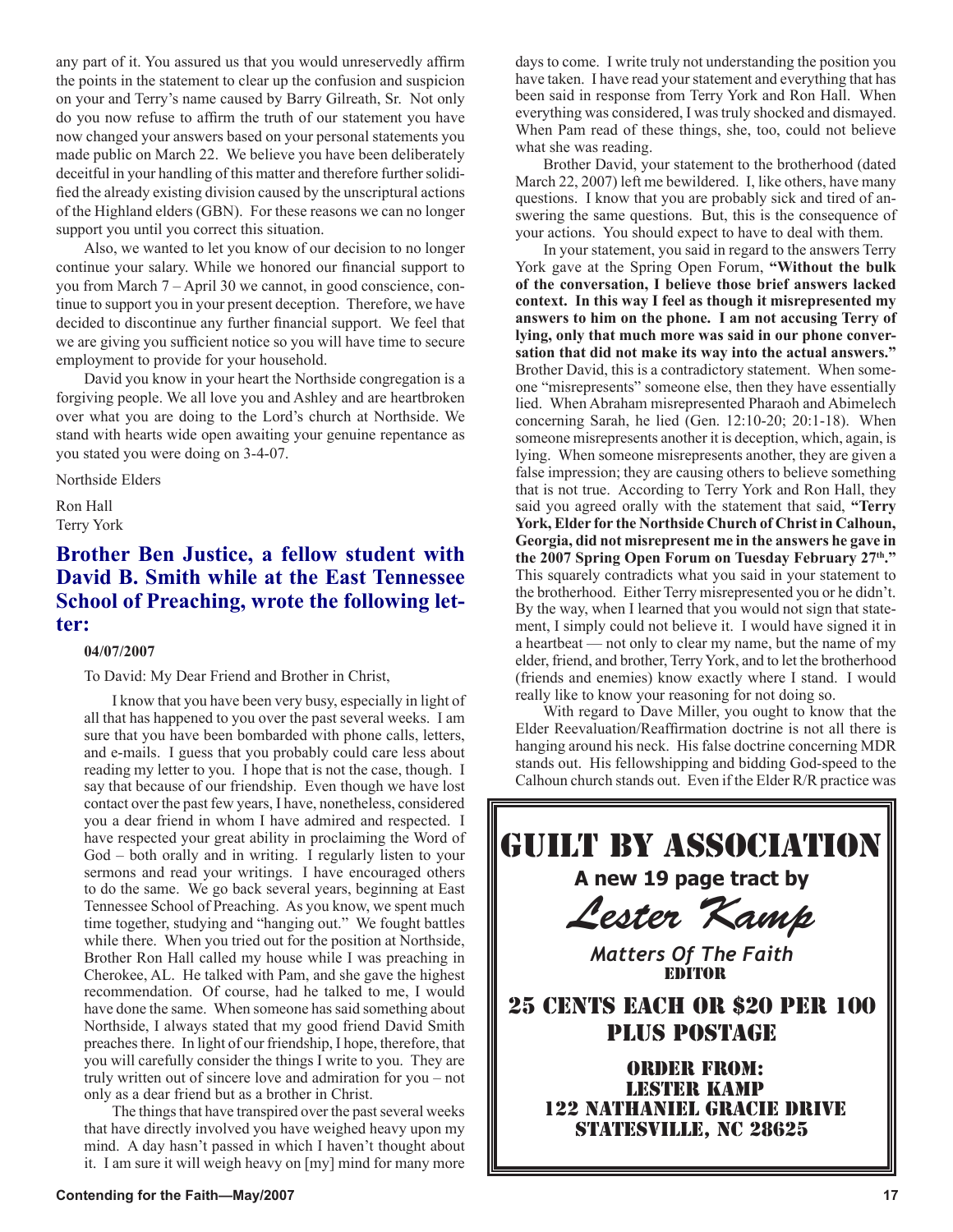repented of and completely gone from the scene, he still has a lot of other sinful things that need to be repented of. To claim he is not a false teacher *is false*. The evidence is so overwhelming in this regard that I don't see how anyone could miss it. But, you made another contradictory statement in your statement to the brotherhood. You said, **"As far [as] what Dave Miller taught at Brown Trail in 1990 [I am referring to the sermon on the reaffirmation of elders], I do believe it was false."** Alright, if it were false (as you admit), then has he repented of it? (By the way, that wasn't the only time he taught the Elder R/R practice, which has been clearly documented.). If he has repented of it, then where is the evidence? No one will continue to label him a false teacher if he has repented. I know some brethren will direct you to the statement he put out. If you (or anyone else) believe that was a statement of Biblical repentance, then you (or anyone else) don't understand the Bible's teaching on Biblical repentance. If what Miller taught was false doctrine, and if he has not repented of it, then what does that make him? Well, it makes him a false teacher – both when he first taught it and also now. You contradict yourself by saying, **". . . I did not think I ought to brand him as a false teacher . . ."** The only way that you can't brand one a "false teacher" is if there has never been false doctrine taught to begin with, or if so, there has been repentance. Again, where is the repentance from Miller? If he taught false doctrine (as you admit and of which there has been no repentance), then he was a false teacher when he taught it and continues to be false teacher now. Jesus said very plainly, ". . . If thy brother trespass against thee, rebuke him; and if he repent, forgive him" (Luke 17:3). As long as a brother refuses to repent, he should be treated as the sinner or false teacher that he is. Time doesn't take care of sin and false doctrine. You stated that you wanted to give Miller **"the most benefit of the doubt."** This doesn't take care of Miller's false doctrines either. It doesn't matter whether you understand why he did what he did or not. I understand why Baptists reason the way they do with regard to teaching that baptism is not essential to salvation. But, their reasoning is wrong. Whatever reasoning Miller (or anyone else) wants to give doesn't change his false doctrine into true doctrine. Sure, we should give our brethren "the most benefit of the doubt." However, when it comes to false doctrine, giving "the most benefit of the doubt" will not change false doctrine into true doctrine. Brother David, I have to be honest with you. What you stated does not characterize the intelligent man that I used to know. I believe you are desperately trying to ride both sides of the fence. You may have heard the saying about the one who straddles the fence: "All he gets is a sore backside." This statement did not reveal any true conviction on your part.

You stated with regard to the Highland church, **". . . I have not marked and withdrawn from the Highland congregation (which includes the Highland eldership)."** Brother David, I simply ask, "Why not?" The problem is not due to a lack of evidence that reveals their blatant errors and compromises. By the way, their problem is not just Dave Miller; they have many other speakers who are compromisers and should be refused to be used.

You said, **"Brethren, I am trying to do what is right so I can go to heaven. I do not teach any false doctrine."** Brother David, if you say that Dave Miller is not a false teacher, then you are teaching false doctrine, because the Bible says he is! If you say that the Highland congregation is not in error, then you are upholding false doctrine. As far as doing what is right, I simply don't see it.

What happened to the David Smith I once knew? Brother,

I know I have said some strong and forceful things to you in this letter. But, I want you know that my heart aches and grieves over these things. Brother, I beg of you to do what is truly right and to expose these compromisers for who they are (Rom. 16:17; Eph. 5:11). Stand up and be counted during these perilous times. I have written these things out of sincere love and concern for your soul. I had wanted to invite you to hold a gospel meeting here in Sullivan and to renew our friendship, but it doesn't look like that is going to happen. What you had at Northside was, as Brother McClish said in his letter to you, "a preacher's 'paradise'." Now, you have thrown it all away just to be popular with men. What else am I to conclude?! There are many brethren who were friends of mine who have now gone the way of compromise. I am sure that you can say the same thing. The preacher who married me and Pam has gone down this same path. It hurts deeply. But, I love the Lord and His word more (cf. Luke 14:26; Gal. 1:10). Again, I truly hope and trust that you will seriously regard the things I have written to you, and not only I, but many others also. David, your soul weighs in the balance. Don't come up short on the Day of Judgment. I hope to hear back from you soon. But, most of all, I hope to hear of your repentance.

From your dear friend and brother in Christ and one who loves you in Christ,

#### Ben Justice

 $\bullet$ 

P.S. … A copy of this has been sent to Terry York, Ron Hall, Dub McClish, David Brown, Kent Bailey, Dennis Sargent, David Justice, and some members of the Sullivan church. They can distribute it to whomever they desire.

## **THE FOLLOWING ARTICLES SHOULD HELP SHED LIGHT ON THE UNSCRIPTURAL ACTIONS OF THE HIGHLAND ELDERS:**

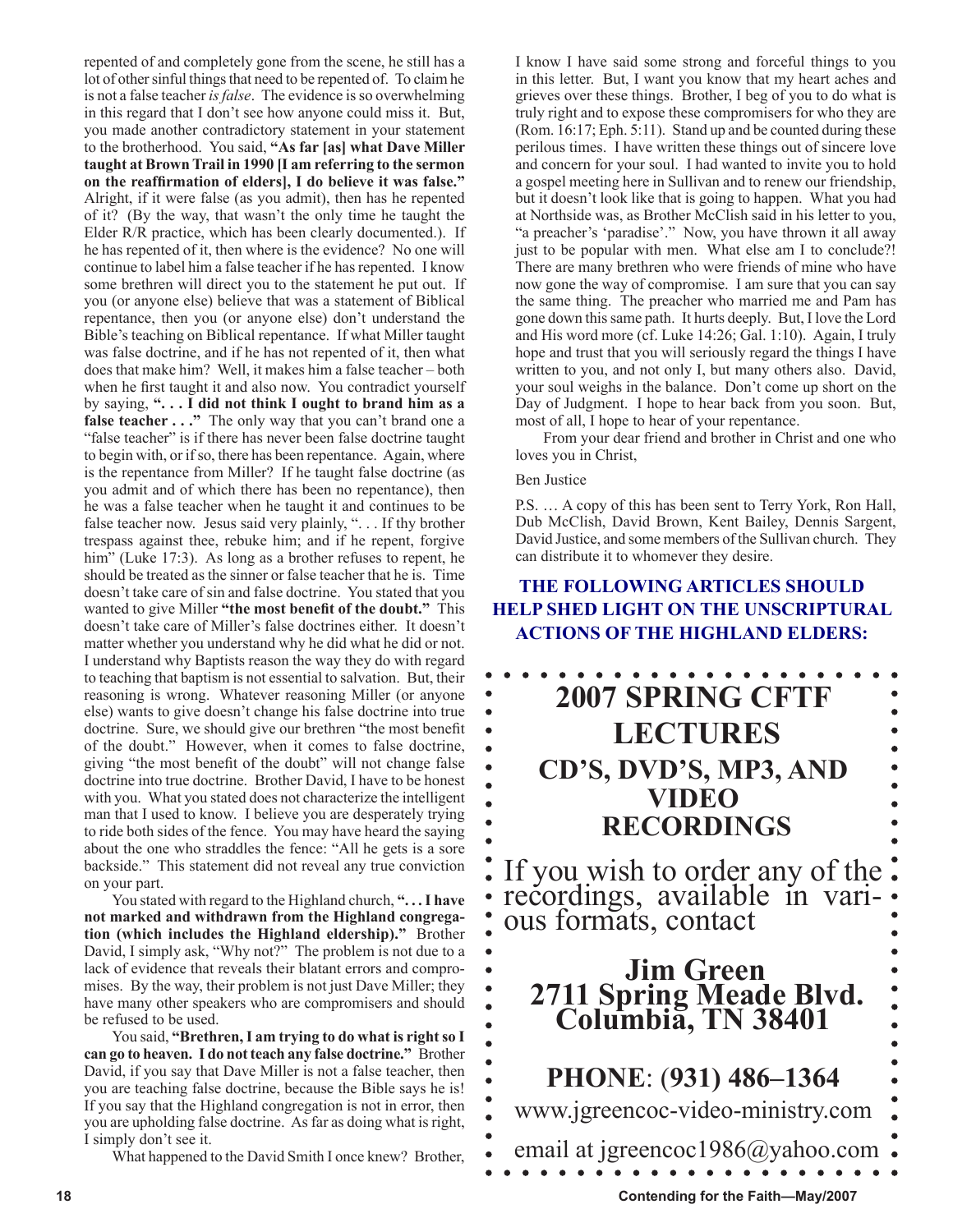## **FELLOWSHIP AND GBN**

Some very disturbing events have occurred within the body of Christ during the past year, concerning which all who are Christians, interested in the unity of the church, have been mortified. Brethren who have worked together for years (and in some instances, decades), building up the body of Christ and fighting against liberalism, are no longer speaking to each other. It has been sad to watch close relationships deteriorate and dissolve before our very eyes. Even as recently as a year ago, if anyone would have predicted this kind of estrangement, he would have immediately been branded a false prophet. Nevertheless, breaches in friendships have occurred.

However, in the midst of all the hurt feelings and unkind comments—no one initially announced any withdrawals of fellowship, which was a blessing, since it is frequently a good idea to sit back and evaluate situations, allowing time for people to rethink what they and others have said and done. Certainly, it is easier for regrets and reconciliation to occur if no one has made a public statement in regard to an individual or a congregation. Brethren on both sides of The Gospel Journal controversy are to be commended for not making the issue a matter of fellowship—at least, not officially. Many have friends in both groups of differing brethren, and they did not wish to alienate anyone unnecessarily on what most perceived to be a judgment matter, even though many considered TGJ Board's actions to be unwarranted and unkind.

Fellowship with God is a fundamental right and privilege that comes with being a Christian. As virtually all brethren know, when our sins are forgiven (at the time we repent and are baptized for the forgiveness of them), we enjoy fellowship with God and with our brothers and sisters. This relationship persists unless someone enters into sin and refuses to exit it. If that individual is warned of his wickedness and he refuses to repent of it, then the church has no recourse but to withdraw fellowship from the impenitent brother.

Such an important step cannot be taken lightly. First of all, the offense must be real, not imagined. Sometimes, when decisions are made, people come away with different perspectives of what happened. When I resigned, for example, from working with one congregation, I went away to interview with another church on a particular Sunday. On that same day, another preacher visited, preached, and met with the men. Upon returning, I was told that the man had been hired.

Another member, however, said he wished I would reconsider and stay there. Something was wrong. The men met the next Sunday, and it was discovered that there were not two but three versions of the previous meeting. Three men said that they had made the decision to hire the visiting preacher. Two said they had made no such decision, and another two or three said they had hired the man—but it was contingent upon me not remaining. How could all the men have been in the same meeting and come away with three different ideas? Miscommunication is not uncommon.

Jesus said that one individual should tell another his

fault privately (Matthew 18:15-17); this practice enables two people to see if they have communicated properly. Others then accompany the offended party to verify that what he said was actually the case and not his own misinterpretation. After this verification has occurred, the church must be told of the impenitent brother and, in the absence of change, must withdraw from him.

The withdrawal of fellowship constitutes a severe step in the relationship between brethren and therefore should be done only after all reasonable efforts of maintaining fellowship have failed. Since Jesus is Lord and Head over His body, the church, withdrawing of fellowship must be done with His approval. In other words, it cannot be done merely because someone is angry with a brother over something he has done (a matter of judgment, for example). The church cannot withdraw from someone out of haste or in the absence of facts. If a person is willing to meet and discuss differences, then it is not the time to consider this option.

When a Scriptural withdrawal of fellowship does occur, then faithful brethren everywhere must (and will) recognize the action. Jesus said He would be in agreement with such withdrawals—if brethren followed the correct procedure (Matt. 18:18-20). Hardly anything can do as much damage as brethren ignoring the legitimate disciplinary action of the church. By refusing to recognize it, they diminish its effectiveness and undermine the purpose for doing it. The guilty party is likely to think, "I still have a few friends. Some may think I have done wrong, but I have others who are standing by me."

So what do these things have to do with the current climate in the brotherhood? The elders of the Highland Church in Dalton, Georgia, who are overseeing the Gospel Broadcasting Network (GBN), recently took it upon themselves to announce the withdrawal of that congregation from the elders of the Northside Church of Christ in Calhoun, Georgia, and now brethren are forced to make a choice as to whether the elders in Calhoun are guilty of sin—or whether the elders at Highland sinned when they made this decision resulting in this withdrawal. Brethren all over the country must realize that either one group of elders or the other is wrong and that we no longer have a choice as to fellowshipping both groups. One of these elderships is in sin and needs to repent. Some are standing by those in Dalton; others are standing by those in Calhoun. Disagreements over certain things that once were categorized as matters of judgment now have been made an issue of fellowship by the action of the Highland elders. Whether or not those elders intended it to be so, their withdrawal cannot be confined to northwest Georgia—it affects the entire brotherhood.

The Highland elders marked the elders of Northside in Calhoun because, in their judgment, they had "sown discord, promoted gossip, and caused an unnecessary breach in the unity of God's people." The main focus of these complaints (although others are mentioned) is the opposition the Northside elders have to the endorsement and defense of Dave Miller at GBN, since he has never repented of two false doctrines that he has publicly taught. In fact, it has been in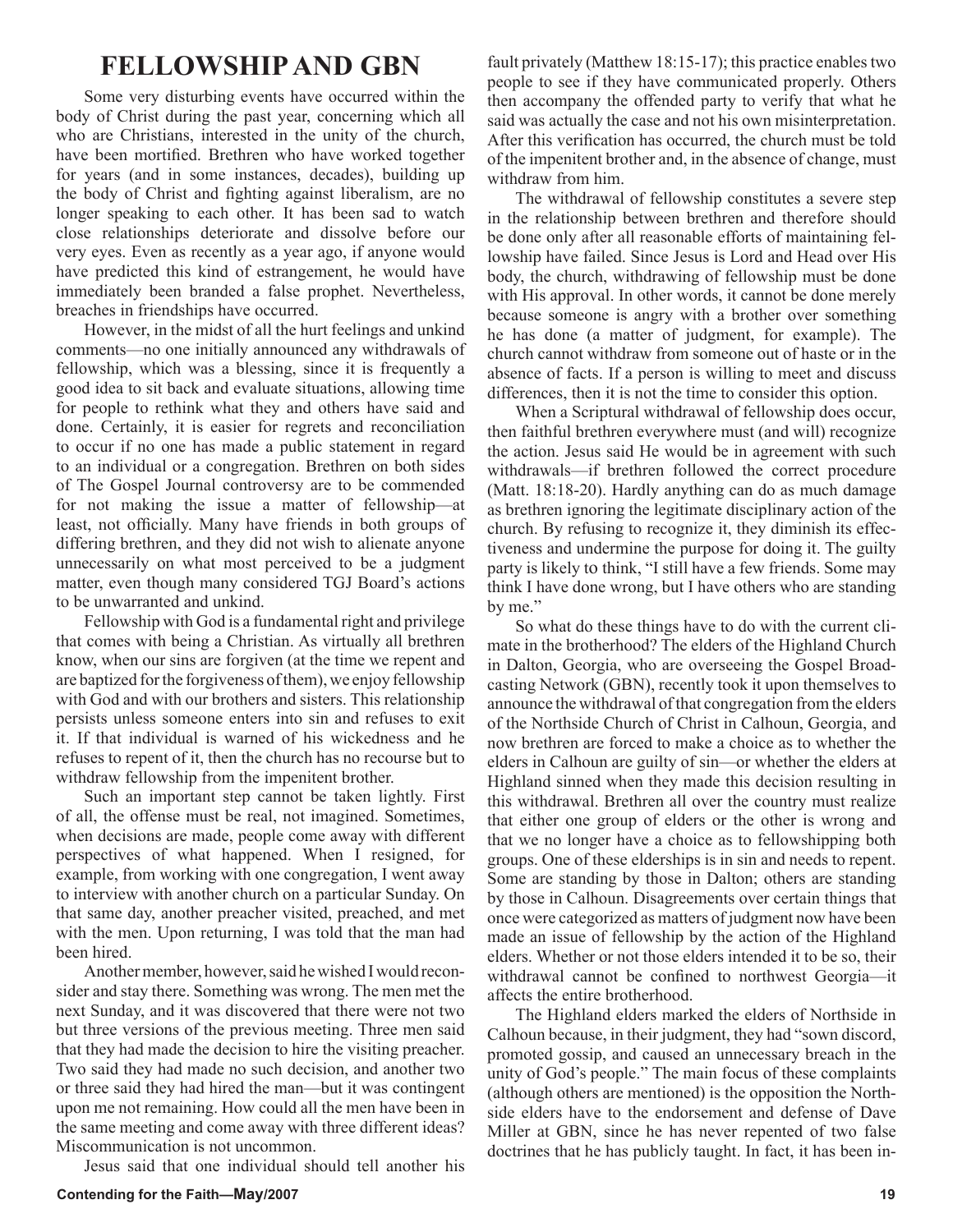credible to observe how many brethren (who are otherwise sound) have begun defending brother Miller in recent months. (For the record, no personal problem whatsoever with Dave. I have had satisfactory personal contact with him and have enjoyed hearing him preach.) Unfortunately, Miller refuses to say that it is wrong for congregations to reevaluate and re-affirm elders. He was a leader in the process once and worked behind the scenes in favor of it a second time in the Brown Trail Congregation in Bedford, Texas. His teachings on this topic and on another (his defense of one who married his cousin solely in order to enter this country and then immediately divorced her) are a matter of record. Although Miller issued a statement regarding these two things a few months ago, it was by no means a statement of repentance (see Michael Hatcher's and Dub McClish's articles in the October Defender and Dave Watson's in this publication's November-December issue).

At the time of Dalton's withdrawal from the elders in Calhoun, no one was spreading gossip concerning Dave Miller, unless showing people well-documented facts constitutes gossip. The Highland elders are the ones who have "caused an unnecessary breach in the unity of God's people" and have "sown discord" by counting well-documented facts about Miller as "gossip." Furthermore, Dave Miller has been slow in even addressing these matters. In 1997 brother Dub McClish exposed his leading part in the first elder reevaluation and re-affirmation program at Brown Trail. This thoroughly documented material involving brother Miller was published in the 1997 Bellview Lectureship book (Leadership). Brother Miller has never made any response to this material. The church in Rowlett, Texas, (among others) protested Dave's hiring by Apologetics Press in 2002. The Rowlett brethren had supported Apologetics Press very generously from its inception, yet when they voiced their concerns about Dave to brother Bert Thompson, Executive Director of Apologetics Press at the time, they were promptly—and rudely—rebuffed. Knowing that he has been under heavy criticism from faithful brethren for more than three years, Dave finally issued the previouslymentioned statement, which fell far short of repentance. How is it that, in the face of written, public evidence distributed widely and over such a long time-span, so many brethren are willing to overlook Dave's errors? DOES FRIENDSHIP TAKE PRECEDENCE OVER TRUTH WITH SOME? DO BROTHERHOOD "POLITICS," RATHER THAN PRINCIPLE AND INTEGRITY, GOVERN THEIR HEARTS?

Seeing this incongruity, I penned an article titled "The Poisoners," which pointedly cautions brethren to avoid "taking sides" based on friendship; among other things I wrote: "Unfortunately, people take the word of a 'friend,' loved one, preacher, or other trusted individual all the time without checking the facts for themselves." I originally published it in the December  $25<sup>th</sup>$  Spiritual Perspectives. It was also considered for publication in *The Gospel Journal*, so that it might have a broader circulation—but to date it has not been published. I believe that some brethren who have lined up behind brother Miller have done so without knowing or seeking to know all that they need to know. It is also evident, however, that some have lined up behind him in spite of the information they have—information that prevented their endorsement of him only a few months ago, which information has not changed. [I hoped that some of these brethren would read the article in The Gospel Journal and make application of its principles to themselves.]

When it comes to disputes among brethren, we ought to ask, "Who has been open and aboveboard?"; "Who has been willing to discuss the situation?"; "Who has provided documented evidence, as opposed to promoting hearsay?" Some brethren do not fare well when these questions are asked. In fact, some likely know that they would fare so poorly if they answered that they simply refuse to answer. It is easier to manipulate people through innuendo and personal assurances than with a presentation of facts, which many have allowed brother Miller to do to them. Many know, for example, of an unrelated situation in which meetings were recorded so that anyone could have a copy and know the truth of what occurred. All of those who attended the meetings were promised copies of the tapes. Those in charge of the tapes, however, reneged in making them available. Incredibly, many brethren stood by those who made that decision to suppress the truth!

The evidence against Dave Miller is plain and open to all. When the elders at Highland in Dalton withdrew fellowship from the Northside elders in Calhoun, in effect they withdrew from all of us who stand with the Northside elders in opposing Dave Miller until he repents and repudiates the errors he has committed. Likewise, all of those who stand with the Highland elders in their unscriptural withdrawal and in their endorsement of Dave Miller, have implicitly withdrawn from the rest of us. Many of us cannot recognize the withdrawal of the Highland elders in Dalton, Georgia, against the Northside elders in Calhoun, Georgia, who are standing for the Truth. The Highland elders need to understand that their withdrawal is also against the many faithful brethren who stand with the Northside elders. And if the Highland elders, GBN, and all who support GBN and Dave Miller choose not to fellowship the rest of us, they will surely have to give an account for that decision before our Lord and Savior. [By Gary Summers - reproduced from 2006 *CFTF*]

## **Solutions**

Anyone who keeps up with the brotherhood knows that within the past year and a half there has developed a split between faithful brethren and those who were once considered faithful brethren. Even though the division has only been within the past months, the seeds for that split were planted well over a decade ago. However, it is not the intention of this article to deal with the problems which have caused this schism to occur, but instead to offer a scriptural solution to the situation. I will explain that these are my suggestions to begin to solve these problems, and while I realize that not everyone will agree with these suggestions, I do know that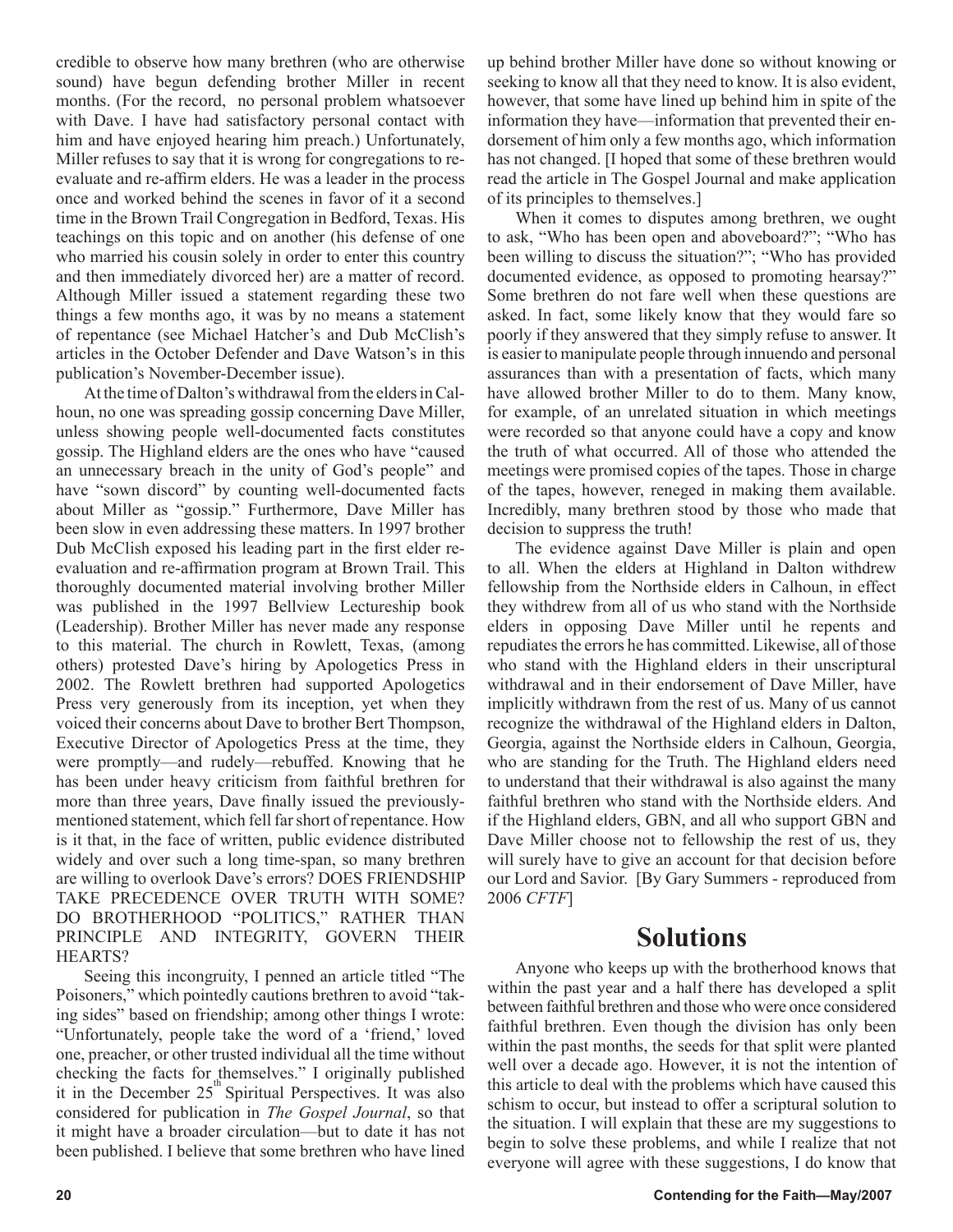these suggested solutions will be according to what is right by the standard of God's Word.

The seeds of this division go back to what was practiced at Brown Trail Church of Christ in 1990 when Dave Miller preached the sermon and they performed the reevaluation/reaffirmation of elders. Brother Miller needs to repent of this sinful sermon and practice. A simple statement of repentance such as: "I am sorry for preaching the sermon advocating the reaffirmation of elders and repent of what was said in that sermon. The practice of reaffirmation of elders is wrong and I repent of all my actions involving such."

The next problem with brother Miller is his statements concerning intent of marriage. Again, this can be solved in a simple way. Words to the effect of: "In answering some questions, I simply mis-spoke concerning this matter. While I believe that one must intend to get married for there to be a marriage, one might intend to get married and their purpose be wrong. Yet, in that situation they are married both legally and by God. I am sorry I misspoke concerning that issue and ask my brethren to forgive me."

The third area of concern is appearing in congregations which are no longer standing for the old paths. This is a real problem because it should be obvious that a person cannot know every congregation in the brotherhood which might ask him to come speak. I realize that I do not know all the solutions to this problem. However, if brother Miller (and those associated with Apologetics Press) agrees to seriously consider any signed and documented charges against a congregation and then will meet with the elders (or men) of that congregation specifically about those charges and then if found to be true will not return there until corrections are made, this would be a good starting place. Surely this can at least be a good starting point to discuss this issue among faithful brethren and work out a satisfactory arrangement for all faithful brethren.

That which brought much of the problems to the forefront was the release of Dub McClish and Dave Watson as editor and associate editor of *The Gospel Journal*. Everyone realizes that the board of directors had the right to accept the resignations of these brethren or even release (fire) them outright. Everyone also realizes that it is not possible to return these men to that position. However, there are at least three problems which have arisen from their release. The first problem is the way brethren McClish and Watson were treated by the board (of which I was on at the time). The members of the board did not treat these men with the same consideration as they would have desired to be treated (remember the golden rule?). A simply apology from the board would suffice to resolve this problem.

The other two problems are connected (and go back to brother Dave Miller). The first of these is the reason behind the release (resigning) of brethren McClish and Watson, and the second is the fellowship being extended to a marked false teacher (brother Dave Miller). Prior to McClish and Watson's removal, *The Gospel Journal* refused to accept advertising from Apologetics Press (also from Gospel Broadcasting Network) because brother Miller, a marked false teacher, had been hired by brother Bert Thompson. Upon the release of brother Thompson, this marked false teacher was then made director. (*The Gospel Journal* would not accept advertising from Gospel Broadcasting Network because of their support of brother Miller.) Immediately after McClish and Watson's removal, *The Gospel Journal* began running advertisements for both organizations (Gospel Broadcasting Network in the first issue and Apologetics Press in the third issue after the change in editors). This is very simply a violation of God's Word: "And have no fellowship with the unfruitful works of darkness, but rather reprove *them*" (Eph. 5:11). The apostle John puts it:

## *Past Contending For the Faith* Spring Lectureship Books In Print

2006 *Anti-ism-From God or Man*? – \$17.00 2005 *Morals-From God or Man*? – \$17.00 2004 *Judaism-From God or Man*? – \$17.00 ♦ 2002 *Jehovah's Witnesses* – \$16.00 ♦ 2000 *Catholicism –* \$16.00 ♦ 1998 *Premillennialism –* \$14.00 ♦ 1996 *Isa. Vol. 2* Chap. 40-66 – \$12.00 ♦ 1995 *Isa. Vol. 1* Chapters 1-39 – \$12.00 ♦ 1994 *The Church Enters the 21st Century* – \$12.00



**Add \$3.00 per book S&H TX residents add 7.25% tax**

SEND ALL ORDERS WITH PAYMENT TO:

*CONTENDING FOR THE FAITH* **P.O. BOX 2357 SPRING, TEXAS 77383-2357**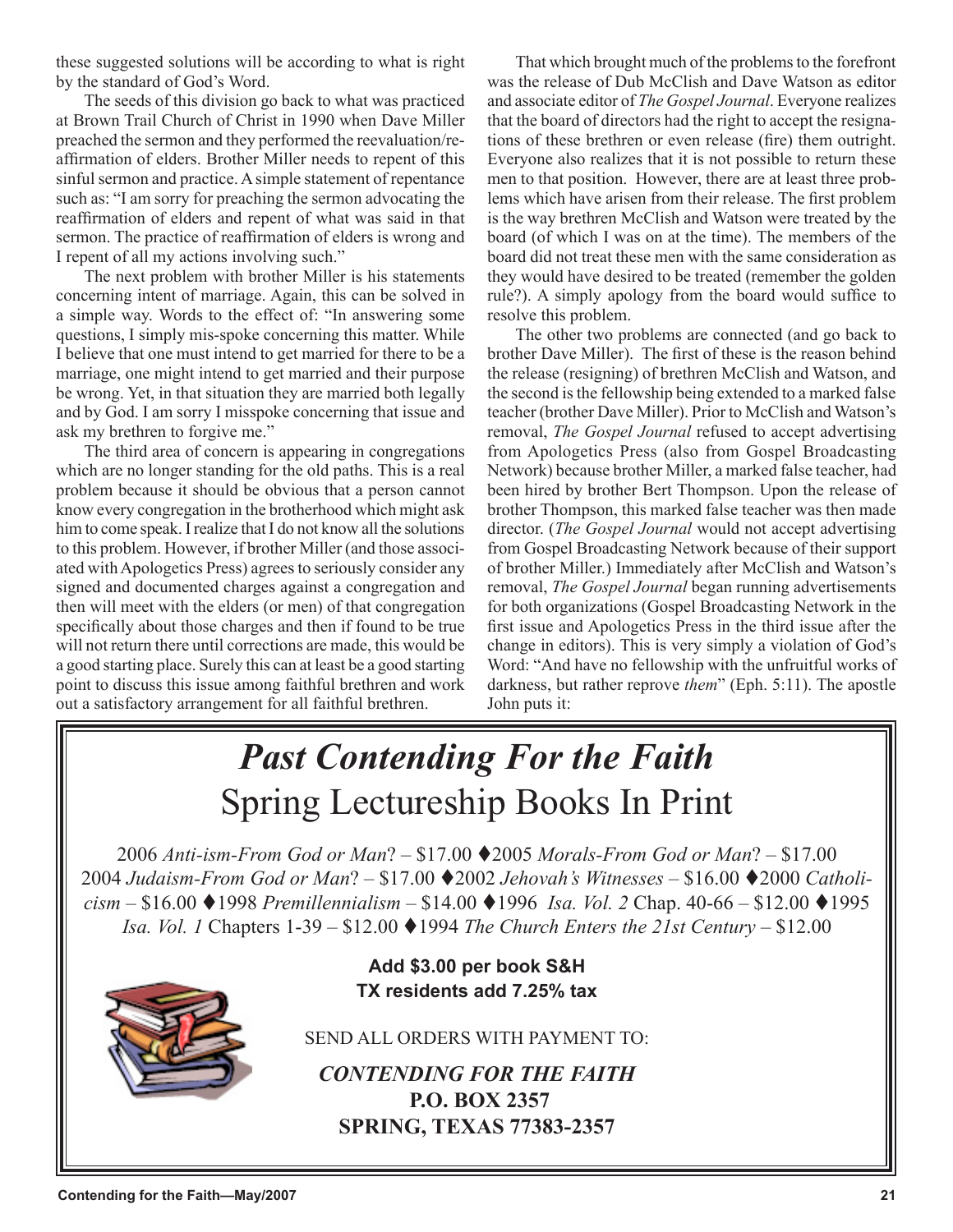**"Whosoever transgresseth, and abideth not in the doctrine of Christ, hath not God. He that abideth in the doctrine of Christ, he hath both the Father and the Son. If there come any unto you, and bring not this doctrine, receive him not into your house, neither bid him God speed: For he that biddeth him God speed is partaker of his evil deeds**" (2 John 9-11).

When one violates God's Word, they need to repent. Therefore, the board of *The Gospel Journal* needs to repent of their support for a marked false teacher (Dave Miller) and for their support for those who have supported him. A statement along the following lines would help: "Brethren, please forgive us. We sinned in supporting brother Dave Miller and Apologetics Press (the organization which he directs). We will no longer support those brethren and organizations which are lending support to this false teacher until such time as he repents. (1) He must repent of his false doctrine concerning elder reaffirmation and for engaging in that unauthorized practice. (2) He must repent of his teaching concerning intent of marriage. (3) He must end his practice of appearing at liberal congregations and lending his support to them."

Those associated with Memphis School of Preaching have given support and defended a marked false teacher in Dave Miller. Because of their support of and their defense of the marked false teacher Dave Miller, they have sinned. They violated the passages just mentioned (Eph. 5:11; 2 John 9-11). They should have stood against the false teaching and teacher, but instead they compromised the truth of God's Word. As such they need to repent of their sin. A statement as the previous one relating to *The Gospel Journal* would again be appropriate. "Brethren, please forgive us. We have sinned in defending and supporting the marked false teacher brother Dave Miller and the organization which he directs, Apologetics Press. We will no longer defend or support either him or the organization which he directs until he repents of his false teaching regarding elder reaffirmation and engaging in such practice, his marriage intent teaching, and his appearing in liberal congregations. We also will no longer defend or support those who have given their encouragement to brother Miller until they repent of their sins."

Then there are also those associated with Gospel Broadcasting Network. These brethren, like Memphis School of Preaching, have supported and defended the marked false teacher Dave Miller violating the same passages of Scriptures as the others. A statement like that from Memphis School of Preaching or *The Gospel Journal* is necessary from these brethren. However, there is another problem with those associated with Gospel Broadcasting Network. The elders overseeing this work (Highland Church of Christ in Dalton, GA) unscripturally withdrew fellowship from the elders of the Northside Church of Christ in Calhoun, GA. The Northside elders were taking a scriptural stand in opposing the use of the marked false teacher Dave Miller and his associates on Gospel Broadcasting Network by the elders at Highland. At the end of their correspondence the Northside elders released the correspondence to allow others to see the position taken by the elders who oversee Gospel Broadcasting Network. Upon the release of that correspondence, the elders at Highland in Dalton, GA, unscripturally withdrew fellowship from the elders at Northside in Calhoun, GA (they specifically stated it was not from the preacher or the congregation, but how can you withdraw from the elders without also withdrawing from the rest of the congregation?). This unscriptural withdrawal must also be taken care of by the Highland elders repentance. Again a statement such as the following would do. "We retract the unscriptural withdrawal of fellowship which we initiated against the Northside elders. This action was wrong and was selective of the Northside elders without those who are in fellowship with them (the Northside congregation, preacher, along with other congregations and individuals who continue to fellowship them) and, as such, was a violation of Biblical teachings." Since Highland sent their unscriptural withdrawal to numerous congregations, they should likewise send a letter like the above statement to those same congregations to make it right.

If these events would take place (and I pray that they will) then brethren can start the process of ending this schism which has taken place among generally faithful brethren. This would at least be a start to that process because there would be many other individual problems that would have to be settled, but this would at least be the starting point to where these things could take place. Do I really believe that these things will take place? While I pray that it will, I do not expect it to happen. For some there is too much pride involved. Solomon wrote, **"When pride cometh, then cometh shame: but with the lowly is wisdom.... Only by pride cometh contention: but with the well advised is wisdom.... Pride goeth before destruction, and an haughty spirit before a fall"** (Pro. 11:2 13:10; 16:18). Others are simply sticking their finger in the air to see which way the wind is blowing. Some are simply playing politics and following whoever they think can help them the most. There are some who are simply following the money. They need to remember what Paul wrote, "But they that will be rich fall into temptation and a snare, and *into* many foolish and hurtful lusts, which drown men in destruction and perdition. For the love of money is the root of all evil: which while some coveted after, they have erred from the faith, and pierced themselves through with many sorrows" (1 Tim. 6:9-10).

Additionally, there has been a concerted effort not to put anything in writing. In a conversation Dave Miller had with Paul Middlebrooks, brother Miller told brother Middlebrooks that Curtis Cates and Bobby Liddell, along with other brethren Miller trusted, had advised him not to put anything about this in writing. Why, brethren? Brethren, let us get these issues resolved in a way which pleases God. If any individual or organization wishes to make things right in a God approved way by making repentance of their sins, we will gladly open up the pages of *Defender* to them to allow the brotherhood to know of their repentance and begin a healing process. We pray to that end. [Reproduced from the *Defender -* September 2006 — written by **Michael Hatcher]**

**[NOTE: A copy of this article was sent directly to each party represented in the above mentioned controversies by the editor of the** *Defender,* **Michael Hatcher.]**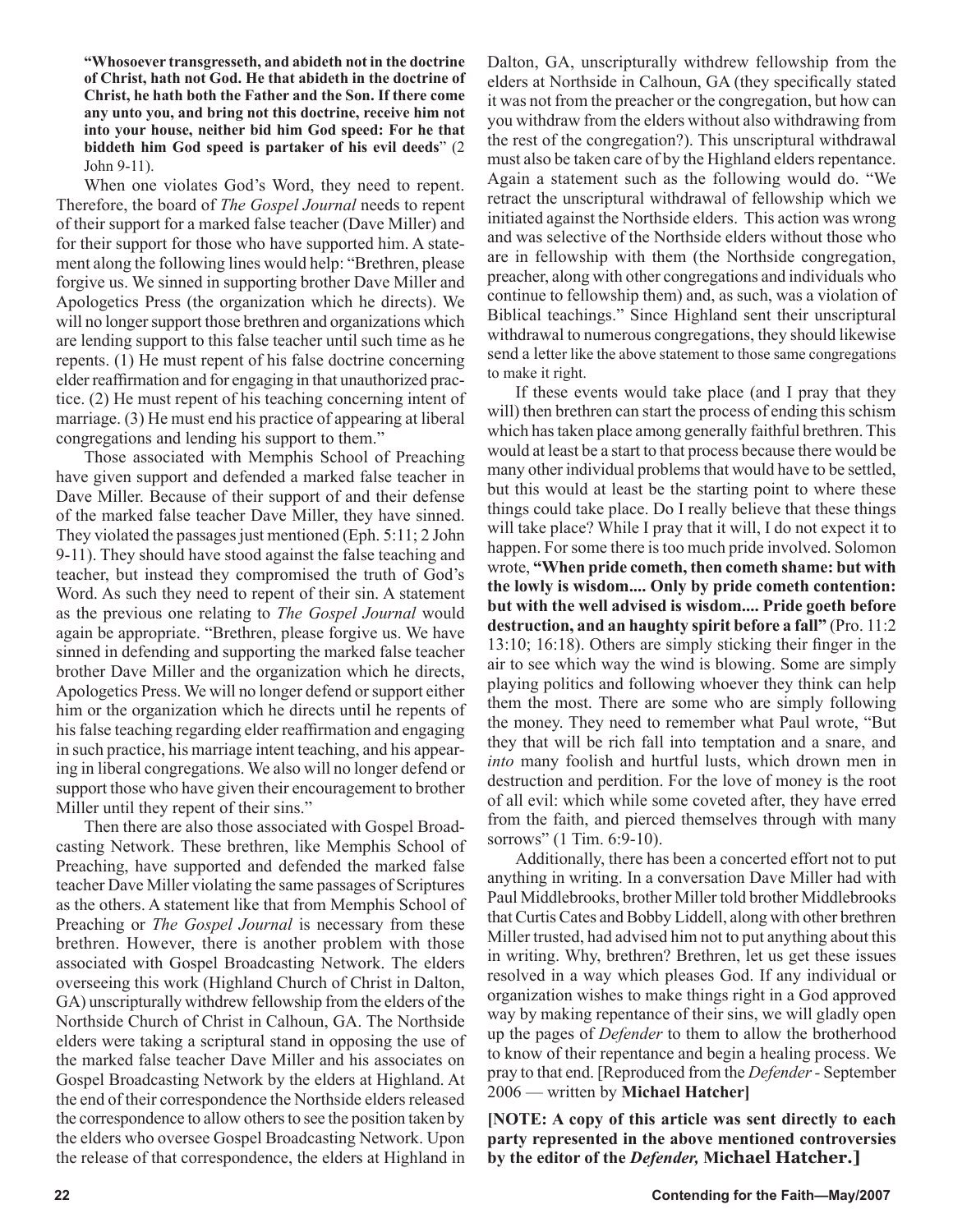## **THE BLESSINGS OF ADVERSITY**

## **Guy N. Woods**

A spectacular beginning does not assure eventual success in any endeavor. Multitudes there are who start well only to end up badly, while others go on from an unimpressive beginning to a thrilling finish. One cannot truly say that life is a success or failure until the final chapter has been penned and the book closed.

This is particulary true in the realm of Christian discipleship. Often those who begin with a grand flourish falter and fall by the wayside; others, who begin awkwardly and hesitantly gradually gain momentum and go to be numbered with the immortals. Of the former type was Demas, and early disciple. For a time he was an enthusiastic and effective co-laborer of Paul: **"Marcus, Aristarchus, Demas, Lucas, my fellow laborers"** (Phil. 24). But later, the apostle was to pen with sadness this melancholy note: **"Demas hath forsaken me, having loved this present world"** (2 Tim. 4:10). Couched in these brief statements is the tragic history of a man who began well but because he was lacking in endurance and stability of character failed to make the grade. He simply would not resist the world's blandishments and so succumbed to its allurements. His imitators are legion.

Peter is an example of those who flounder badly but who recover to experience a brilliant finish. Impulsive, impetuous and vacillating, the fisherman disciple was sometimes more of a problem to our Lord than a help. But, when his soul was finally purged of its dross by the searing flame of penitence he went on to becme one of the world's greatest and most valuable men.

Here, indeed, appears to be the dividing line between success and failure in the Christian life. The ability—and willingness—to see in the changing affairs of life "a divinity that shapes our ends" enables us to profit from such experiences and to go on to eventual triumph.

This is very clearly taught by the Hebrews writer: **"Now no chastening for the present seemeth to be joyous but grievous: nevertheless afterward it yieldeth the peaceful fruit of righteousness unto them that ar exercised thereby"** (Heb. 12:11).

Experiences which at the time may to us appear to be wholly negative and devoid of any good whatsoever—may, indeed, be filled with pain and anguish—often later reveal themselves as beneficent chastening influences yielding for us the peaceful fruits of righteousness. Such is *discipline*, exercise in the area of the spirit, enabling us to build moral and spiritual stamina, absolutely essential training for the larger life of useful service. We ought to regard such as spiritual surgery which, though unpleasant at the time, "nevertheless afterward" restores to the spirit the bloom of divine health.

> **"From my frustration make me sure That thou, my God, are He Who buildest something to endure From what seems loss to me."**

Joseph, the beloved son of the aged Jacob was despised by his brethren, cast into a pit, and eventually sold into slavery. This experience was far from pleasant to either Joseph or Jacob; however, it was but the first act in a long and thrilling drama whose effects continue to this day. Such tragic and unfair incidents must be contemplated in the entire sweep of history. Bitter though this was it ultimately brought bountiful blessings to multitudes. Joseph wisely saw in it the overruling hand of divine providence; when reconciliation with his brothers came he commented: **"Ye meant evil against me; but God meant it for good, as it is this day, to save much people alive"** (Gen. 50:20).

John Bunyan, imprisoned in Bedford jail, wrote of his trials as a "pulling of the flesh from the bone." His experiences seemed to him to signal the end of a useful life. Out of those lonely years came *Pilgrim's Progress*. Victor Hugo, at the zenith of his metal and intellectual power, came into disfavor with Napoleon III, and suffered exile for nineteen years. This was by him and his friends regarded as unmixed tragedy. They were wrong. Hugo's biographer informs us that during these years "books that were far stronger than anything that had gone before came from his hand," and that during his exile, "he became twice the size of man he had been." Even Hugo commented, "Why was I not exiled before?"

Many who read this article will be able from their own experiences in life to verify the truth of the principle herein set forth. Occurrences which at the time seem to us to be unrelieved tragedy transform into bountiful blessing. All of us, as we look back on some grievous experience can now see that that as a result we are wiser, better, more humble, more tolerant of the weaknesses and frailties of others. The chastening hand of divine providence has led us beyond shallow and trivial things to deeper, and more abiding realities.

The divine discipline will produce these beneficial results only if we allow ourselves to be "exercised" (trained) by it. Those who face such experiences in life with blind antagonism and bitter resentment will not only lose the lessons intended, they will compound their sorrow and suffering, and contribute further to the misery and wretchedness of their lives. The fruit of discipline will ripen only in the warm light of submission and unquestioning faith. We are not suggesting that the proper philosophy of life is supine resignation to its trials; we must face up to them and conquer them, when possible; but, when baffling problems confront us and difficult situations appear we ought to react to them in such a fashion as to be able to say with the Psalmist, **"It is good for me that I have been afflicted"** (Psa. 119:71).

> **"Grant, Lord, that I may ever see In life's perplexing maze The light divine to guide me on And follow all my days."**